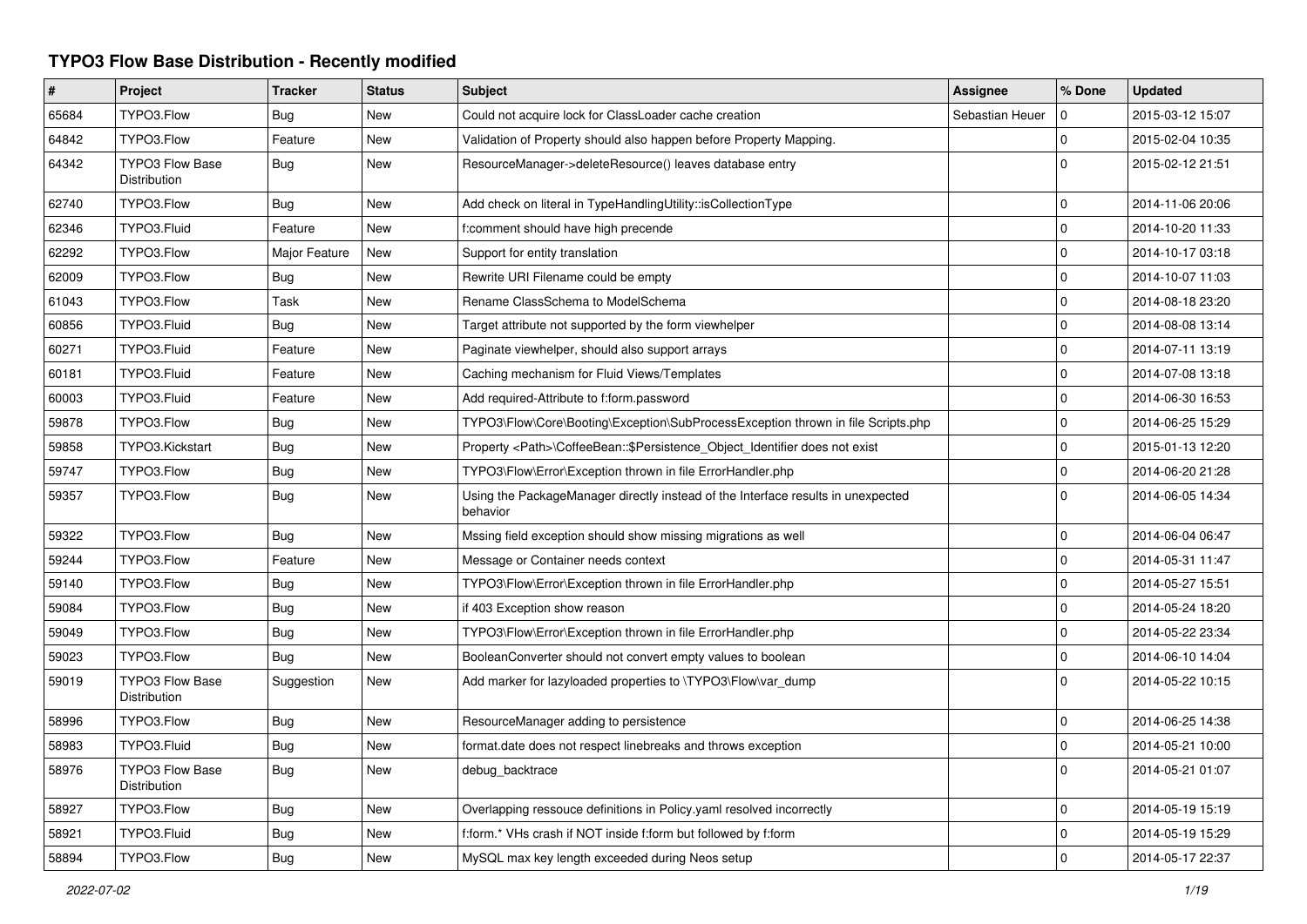| #     | Project                                | <b>Tracker</b> | <b>Status</b> | <b>Subject</b>                                                                                      | Assignee     | % Done      | <b>Updated</b>   |
|-------|----------------------------------------|----------------|---------------|-----------------------------------------------------------------------------------------------------|--------------|-------------|------------------|
| 58852 | TYPO3.Flow                             | Bug            | New           | TYPO3\Flow\Security\Exception\AccessDeniedException should clarify which action<br>fails to execute |              | $\Omega$    | 2014-05-16 09:36 |
| 58744 | TYPO3.Flow                             | Bug            | New           | Can not split configuration in settings yaml                                                        |              | $\mathbf 0$ | 2014-05-14 12:06 |
| 58622 | TYPO3.Flow                             | Feature        | New           | Clearer Exception: Array to string conversion                                                       |              | 0           | 2016-06-13 18:15 |
| 58408 | TYPO3.Flow                             | Task           | New           | Disable manualy persisting                                                                          |              | $\mathbf 0$ | 2014-05-02 10:58 |
| 58184 | TYPO3.Flow                             | Major Feature  | New           | HTTP request argument building for different use cases                                              |              | $\mathbf 0$ | 2014-04-25 11:30 |
| 58153 | TYPO3.Flow                             | Bug            | New           | Session - Scope, Property with interface annotation fails at wakeup                                 |              | 0           | 2014-04-24 12:46 |
| 57972 | TYPO3.Flow                             | Bug            | New           | Missing @ManyToOne in example for resource                                                          |              | $\mathbf 0$ | 2014-04-16 06:32 |
| 57885 | TYPO3.Fluid                            | Bug            | New           | Inputs are cleared from a second form if the first form produced a vallidation error                |              | $\mathbf 0$ | 2014-04-14 00:00 |
| 57815 | TYPO3.Flow                             | Bug            | New           | Invalid resources are saved in the persistent resources folder                                      |              | 0           | 2014-04-10 22:02 |
| 57796 | TYPO3.Flow                             | Bug            | New           | XLIFF Fails if $id ==$ nodedata                                                                     |              | 0           | 2014-04-09 21:43 |
| 57763 | TYPO3.Flow                             | Feature        | New           | Allow controller / package / action as params in<br>\TYPO3\Fluid\ViewHelpers\Form\ButtonViewHelper  |              | $\Omega$    | 2014-04-09 12:43 |
| 57450 | TYPO3.Flow                             | Bug            | New           | International E-Mail addresses (umlauts, etc.) are not validated correctly                          |              | $\mathbf 0$ | 2014-04-30 14:58 |
| 57437 | TYPO3.Flow                             | <b>Bug</b>     | New           | Composer package replacement is not supported                                                       |              | $\mathbf 0$ | 2014-03-30 23:12 |
| 57374 | TYPO3.Flow                             | <b>Bug</b>     | New           | Persisted entities saved in session are not resolved                                                |              | 0           | 2014-04-03 09:43 |
| 56916 | TYPO3.Flow                             | Feature        | New           | Support PATCH request method as of RFC5789                                                          |              | $\mathbf 0$ | 2014-03-14 16:50 |
| 56859 | <b>TYPO3 Flow Base</b><br>Distribution | Bug            | New           | PHP Warning: TYPO3_Flow_Error_Exception.php not present in Data/Temporary                           |              | $\Omega$    | 2014-03-13 10:30 |
| 56744 | TYPO3.Flow                             | Feature        | New           | stay logged in                                                                                      |              | $\mathbf 0$ | 2014-03-27 12:17 |
| 56639 | TYPO3.Flow                             | Feature        | New           | Implement "getPrivateStorageUriByResource()" for recieving (image-) file URIs                       | Robert Lemke | $\mathbf 0$ | 2014-03-07 10:06 |
| 56602 | TYPO3.Flow                             | Major Feature  | New           | Handling Of Multi Identity Entities                                                                 |              | $\mathbf 0$ | 2014-04-09 13:10 |
| 56573 | TYPO3.Flow                             | Bug            | New           | Converting by Flow\Identity                                                                         |              | $\mathbf 0$ | 2014-04-09 13:10 |
| 56556 | TYPO3.Flow                             | Feature        | New           | support has Property and is Property                                                                |              | $\mathbf 0$ | 2014-04-08 00:34 |
| 56555 | TYPO3.Kickstart                        | Bug            | New           | Kickstart creates wrong labels in New.html                                                          |              | $\mathbf 0$ | 2014-03-04 21:33 |
| 56544 | TYPO3.Flow                             | Bug            | New           | FLOW Exception on tar package inclusion via composer                                                |              | $\mathbf 0$ | 2014-03-20 14:38 |
| 56486 | TYPO3.Flow                             | Feature        | New           | Optimize the ObjectManager for performance                                                          |              | $\mathbf 0$ | 2014-03-04 17:33 |
| 56237 | TYPO3.Fluid                            | Task           | New           | in-line (Condition) ViewHelpers should not evaluate on parsing                                      |              | $\mathbf 0$ | 2014-02-24 13:47 |
| 56107 | TYPO3.Flow                             | i Bug          | New           | Property mapping configuration only supports one wildcard at a time                                 |              | $\Omega$    | 2014-02-19 10:33 |
| 56074 | TYPO3 Flow Base<br>Distribution        | Bug            | New           | Parse errors cause meaningless Flow exception messages.                                             | Adrian Föder | $\mathbf 0$ | 2014-02-18 14:14 |
| 56036 | TYPO3.Flow                             | Feature        | New           | Optimize autoloading                                                                                |              | $\mathbf 0$ | 2014-03-03 11:15 |
| 55958 | TYPO3.Flow                             | Task           | New           | RFC: Use PHP 5.4 closure features for direct ObjectAccess                                           |              | $\mathbf 0$ | 2014-02-13 14:30 |
| 55957 | TYPO3.Flow                             | Task           | New           | RFC: Optimize AOP proxies                                                                           |              | $\mathbf 0$ | 2014-02-28 14:44 |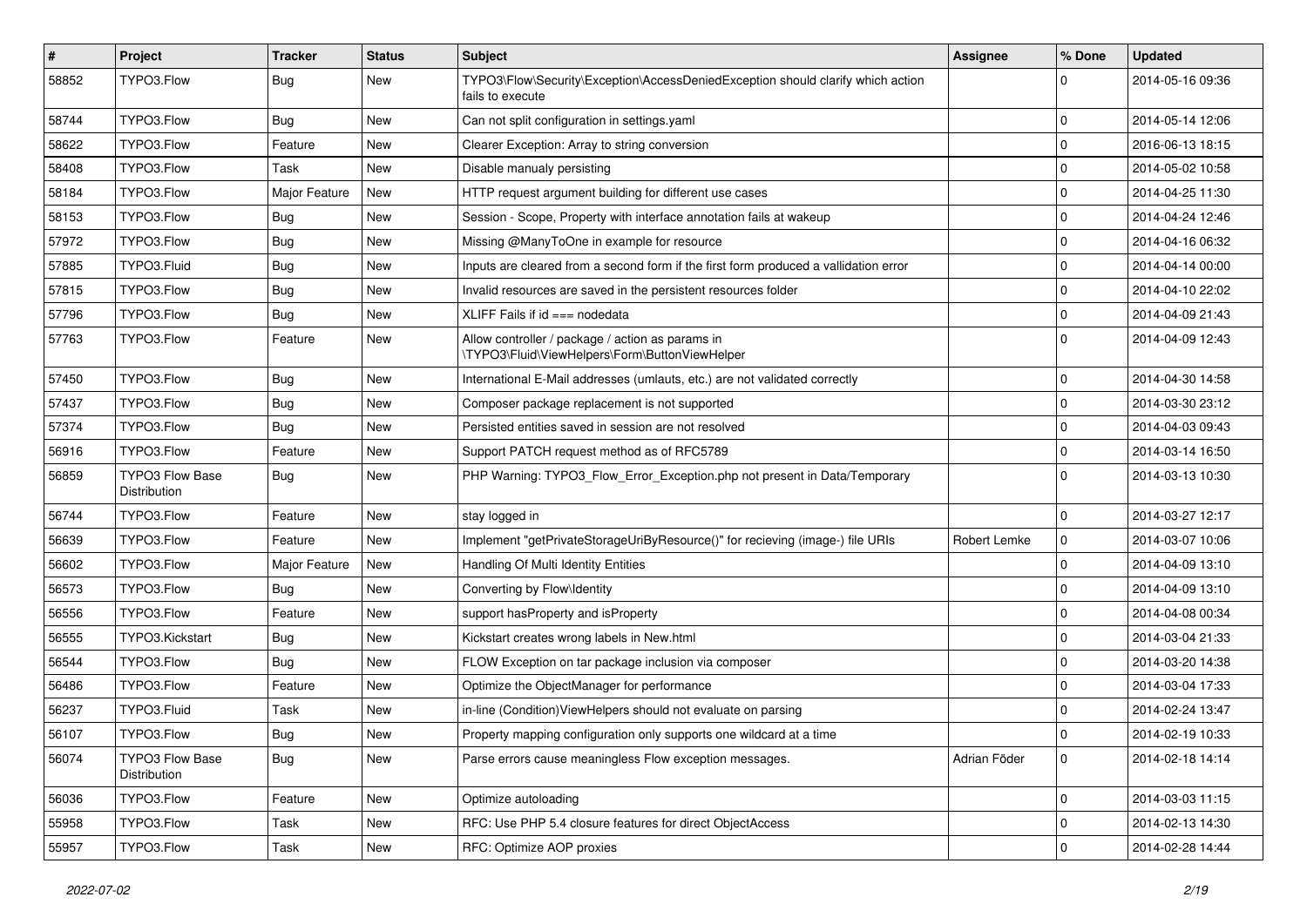| $\vert$ # | <b>Project</b>                         | <b>Tracker</b> | <b>Status</b> | Subject                                                                                                              | Assignee            | % Done      | <b>Updated</b>   |
|-----------|----------------------------------------|----------------|---------------|----------------------------------------------------------------------------------------------------------------------|---------------------|-------------|------------------|
| 55954     | TYPO3.Flow                             | Bug            | New           | Associations to ValueObjects should not be cascade all'd                                                             |                     | 0           | 2015-02-05 11:00 |
| 55937     | TYPO3.Flow                             | <b>Bug</b>     | New           | FlashMessage queue is lost                                                                                           |                     | $\mathbf 0$ | 2014-02-12 17:03 |
| 55870     | TYPO3.Flow                             | Feature        | New           | Enhance f:form.textfield or add a f:form.datefield VH with enhanced validation and<br>propertymapping                | Christian Müller    | $\mathbf 0$ | 2014-04-15 12:32 |
| 55831     | TYPO3.Flow                             | Feature        | <b>New</b>    | Different scenarios for session settings                                                                             |                     | $\mathbf 0$ | 2014-02-10 11:21 |
| 55719     | TYPO3.Flow                             | Feature        | New           | Support additional Resource Folders                                                                                  |                     | $\mathbf 0$ | 2014-02-06 11:38 |
| 55199     | TYPO3.Flow                             | Feature        | <b>New</b>    | Avoid Buffering of Shell output                                                                                      |                     | $\mathbf 0$ | 2014-03-31 12:34 |
| 54744     | TYPO3.Flow                             | Bug            | New           | System.log contains many NOTICE Flow The argument "workspace" declared in<br>pointcut does not exist in method TYPO3 |                     | $\Omega$    | 2014-02-12 09:07 |
| 54593     | <b>TYPO3 Flow Base</b><br>Distribution | <b>Bug</b>     | New           | ini_get return value has changed for PHP >=5.3.0 -> changed check-implementation<br>needed!                          |                     | $\Omega$    | 2013-12-25 02:48 |
| 54589     | TYPO3.Flow                             | <b>Bug</b>     | New           | Role parent is not removed from roles MM table                                                                       |                     | $\mathbf 0$ | 2013-12-24 15:32 |
| 54549     | TYPO3.Flow                             | <b>Bug</b>     | <b>New</b>    | PackageManager::createPackage is incompatible to PackageManagerInterface                                             |                     | 0           | 2013-12-21 14:42 |
| 54458     | TYPO3.Flow                             | Bug            | New           | Missing Version Number in packages                                                                                   |                     | $\mathbf 0$ | 2013-12-28 18:13 |
| 54451     | TYPO3.Flow                             | Bug            | New           | No functionality at Apache environments with suexec                                                                  |                     | $\mathbf 0$ | 2014-01-01 18:22 |
| 54446     | TYPO3.Flow                             | Bug            | New           | Cache filebackend 'include_once'                                                                                     |                     | $\mathbf 0$ | 2014-01-29 15:22 |
| 54403     | <b>TYPO3 Flow Base</b><br>Distribution | Bug            | New           | Resources remade when parent record updated                                                                          |                     | $\Omega$    | 2013-12-13 22:39 |
| 54381     | TYPO3.Flow                             | <b>Bug</b>     | New           | TYPO3\Flow\Core\Booting\Exception\SubProcessException thrown in file Scripts.php                                     |                     | $\mathbf 0$ | 2014-02-06 11:14 |
| 54373     | <b>TYPO3 Flow Base</b><br>Distribution | Task           | New           | Rename Arrays::removeEmptyElementsRecursively to<br>removeNullElementsRecursively                                    |                     | $\Omega$    | 2013-12-13 09:35 |
| 54284     | TYPO3.Fluid                            | <b>Bug</b>     | New           | Default Option for Switch/Case VH                                                                                    |                     | $\Omega$    | 2013-12-08 14:28 |
| 54195     | TYPO3.Fluid                            | Task           | <b>New</b>    | Rename and move FormViewHelper's errorClass value, currently 'f3-form-error'                                         | Adrian Föder        | $\mathbf 0$ | 2014-02-15 12:19 |
| 54181     | TYPO3.Flow                             | Bug            | New           | Use date_default_timezone_get() instead of ini_get('date.timezone')                                                  |                     | $\mathbf 0$ | 2015-06-01 18:54 |
| 54146     | TYPO3.Flow                             | Bug            | New           | Different sorting of arguments in ACL Patterns doesnt work                                                           | Christian Müller    | $\mathbf 0$ | 2013-12-02 19:23 |
| 54046     | TYPO3.Flow                             | <b>Bug</b>     | New           | Removal of ValueObjects from a ManyToMany relationship is not possible                                               |                     | $\mathbf 0$ | 2015-02-05 11:01 |
| 53971     | TYPO3.Kickstart                        | Feature        | New           | Login functionality                                                                                                  |                     | $\mathbf 0$ | 2013-12-16 10:39 |
| 53961     | <b>TYPO3 Flow Base</b><br>Distribution | Bug            | New           | Composer installer scripts create a .Packages folder                                                                 |                     | $\Omega$    | 2013-11-28 13:06 |
| 53851     | TYPO3.Flow                             | <b>Bug</b>     | New           | TYPO3\Flow\Core\Booting\Exception\SubProcessException thrown in file Scripts.php                                     |                     | $\mathbf 0$ | 2014-01-01 00:00 |
| 53790     | <b>TYPO3 Flow Base</b><br>Distribution | <b>Bug</b>     | New           | Translation handling in Flashmessages is inconsistent to Validation errors                                           |                     | $\mathbf 0$ | 2013-11-20 10:46 |
| 53620     | TYPO3.Flow                             | <b>Bug</b>     | New           | Move Classes/TYPO3/Flow/Composer to own Package                                                                      |                     | $\mathbf 0$ | 2014-01-01 16:02 |
| 53533     | TYPO3.Flow                             | <b>Bug</b>     | New           | Class reflection assumes reverse PSR-0, can lead to fail in autoloader                                               |                     | $\mathbf 0$ | 2013-11-11 21:05 |
| 53262     | TYPO3.Flow                             | Bug            | New           | FileBakend have some race condition                                                                                  | Dominique Feyer   0 |             | 2013-11-01 10:48 |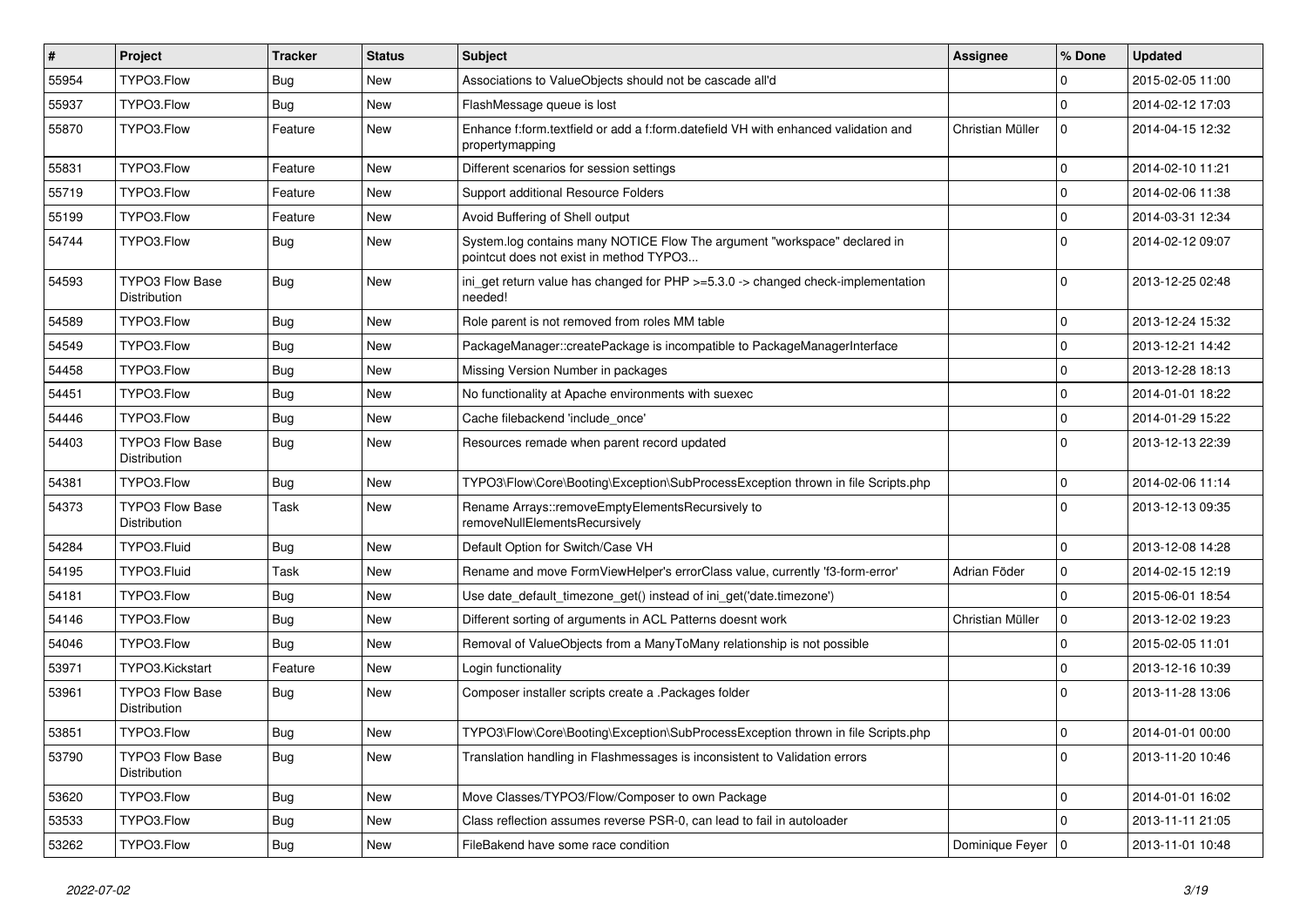| $\vert$ # | Project                                | <b>Tracker</b> | <b>Status</b> | <b>Subject</b>                                                                                 | Assignee             | % Done       | <b>Updated</b>   |
|-----------|----------------------------------------|----------------|---------------|------------------------------------------------------------------------------------------------|----------------------|--------------|------------------|
| 53224     | TYPO3.Flow                             | Bug            | New           | Constructor in subclass breaks call chain leading to missing identifier / uuid                 |                      | $\Omega$     | 2013-10-30 12:06 |
| 53189     | TYPO3.Flow                             | <b>Bug</b>     | <b>New</b>    | Blog tutorial no longer works                                                                  | <b>Philipp Maier</b> | $\mathbf 0$  | 2013-10-29 09:50 |
| 53180     | <b>TYPO3 Flow Base</b><br>Distribution | Bug            | New           | InjectSettings doesnt work on inheritance (Level 2)                                            |                      | $\Omega$     | 2013-11-26 21:46 |
| 53177     | TYPO3.Flow                             | Feature        | New           | entity resource policy value support for `this`                                                |                      | $\mathbf 0$  | 2014-05-20 09:22 |
| 52945     | TYPO3.Flow                             | <b>Bug</b>     | New           | Excluded classes should only be excluded from reflection but still autoloaded                  |                      | $\mathbf{0}$ | 2013-10-19 12:52 |
| 52938     | <b>TYPO3 Flow Base</b><br>Distribution | <b>Bug</b>     | New           | Resource stream wrapper doesn't work with foreign package                                      |                      | $\mathbf 0$  | 2013-10-18 10:31 |
| 52909     | TYPO3.Flow                             | <b>Bug</b>     | New           | Class Loader fallback to non-proxy hides fatal errors                                          |                      | $\mathbf 0$  | 2013-10-17 11:24 |
| 52591     | TYPO3.Fluid                            | Bug            | <b>New</b>    | The Pagination Widget broken for joined objects                                                |                      | $\mathbf 0$  | 2013-10-07 21:59 |
| 52590     | TYPO3.Flow                             | Feature        | <b>New</b>    | Provide a way to get the Doctrine QueryBuilder                                                 |                      | $\mathbf{0}$ | 2013-10-11 10:39 |
| 52526     | <b>TYPO3 Flow Base</b><br>Distribution | Bug            | <b>New</b>    | Unfinished programming of DateTime converter                                                   |                      | $\Omega$     | 2013-10-04 10:36 |
| 52509     | <b>TYPO3 Flow Base</b><br>Distribution | Bug            | <b>New</b>    | Child-Object's Identifier get's lost on Form-Submission with Validation Error                  |                      | $\Omega$     | 2013-10-03 16:18 |
| 52430     | TYPO3.Flow                             | Bug            | New           | Cannot convert from UUID to auto-increment ID                                                  |                      | $\mathbf 0$  | 2013-10-01 15:48 |
| 52419     | TYPO3.Fluid                            | Bug            | New           | Wrong PHPDocs notation for default value inline f:translate viewhelper                         |                      | $\mathbf 0$  | 2013-10-01 09:10 |
| 52185     | TYPO3.Flow                             | Bug            | New           | PositionalArraySorter should detect recursive dependencies                                     |                      | $\mathbf 0$  | 2013-09-23 13:02 |
| 52014     | TYPO3.Flow                             | <b>Bug</b>     | New           | Migration makes fields NOT NULL even though not true                                           |                      | $\mathbf 0$  | 2013-10-15 18:27 |
| 52005     | TYPO3.Flow                             | Bug            | New           | TYPO3\Flow\Error\Exception thrown in file ErrorHandler.php                                     |                      | $\mathbf 0$  | 2013-09-14 14:22 |
| 51972     | TYPO3.Flow                             | <b>Bug</b>     | <b>New</b>    | Joins for every deep property constraint make cartesian selection                              | Adrian Föder         | $\mathbf 0$  | 2013-09-13 10:04 |
| 51847     | TYPO3.Flow                             | Bug            | New           | Overiding controller actions with other required parameter sets results in fatal error.        |                      | $\mathbf 0$  | 2013-09-09 10:54 |
| 51811     | TYPO3.Flow                             | Bug            | New           | Improve session handle when the authenticated account is removed from persitance               | Dominique Feyer      | $\mathbf 0$  | 2014-03-27 12:21 |
| 51763     | TYPO3.Flow                             | Bug            | New           | HttpRequest always returns content of the current request                                      |                      | 0            | 2015-02-20 12:53 |
| 51704     | TYPO3.Flow                             | <b>Bug</b>     | <b>New</b>    | TYPO3\Flow\Error\Exception thrown in file ErrorHandler.php                                     |                      | $\mathbf 0$  | 2013-09-17 08:42 |
| 51530     | TYPO3.Flow                             | Task           | New           | Improve speed of Files::readDirectoryRecursively using RecursiveDirectoryIterator?             |                      | $\pmb{0}$    | 2013-08-29 19:49 |
| 51489     | TYPO3.Flow                             | Bug            | New           | Doctrine\Common\Annotations\AnnotationException thrown in file<br>AnnotationException.php      |                      | $\Omega$     | 2014-02-06 10:20 |
| 51459     | TYPO3.Flow                             | Feature        | New           | Allow catching of particular exceptions on property mapping                                    |                      | $\mathbf 0$  | 2013-10-22 13:44 |
| 51312     | TYPO3.Flow                             | <b>Bug</b>     | New           | Default php error handler generates warning (when loading<br>TYPO3\Flow\Error\Exception class) |                      | $\Omega$     | 2013-08-24 16:07 |
| 51286     | TYPO3.Flow                             | Task           | <b>New</b>    | Custom error views should introduce a controller context somehow                               |                      | $\mathbf 0$  | 2013-08-23 11:24 |
| 51277     | TYPO3.Fluid                            | Feature        | New           | ViewHelper context should be aware of actual file occurrence                                   |                      | $\pmb{0}$    | 2013-08-23 08:43 |
| 51188     | TYPO3.Flow                             | <b>Bug</b>     | New           | Doctrine does not respect AOP-injected properties                                              |                      | $\mathbf 0$  | 2013-12-07 11:13 |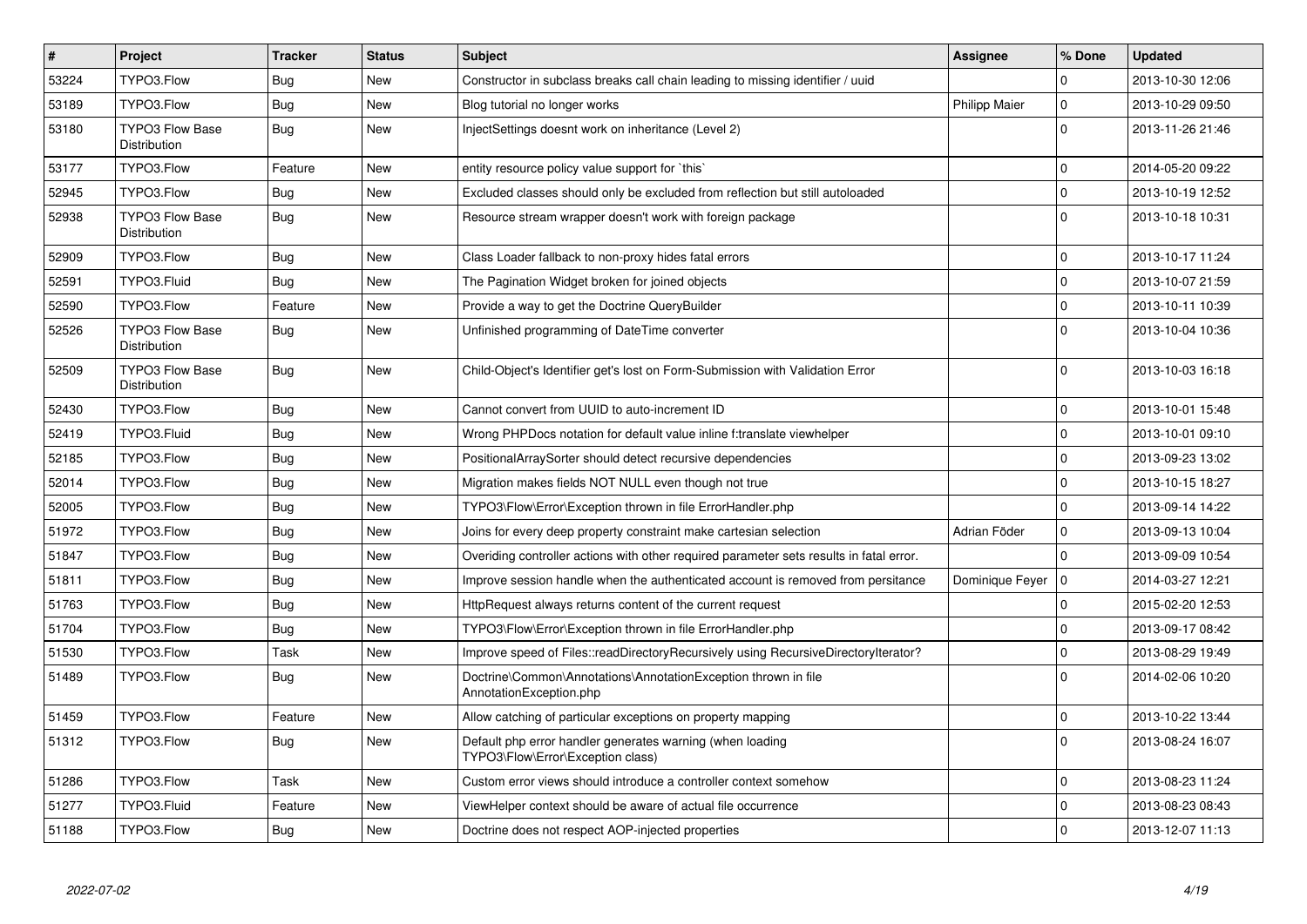| #     | Project                                | <b>Tracker</b> | <b>Status</b> | <b>Subject</b>                                                                                                                         | Assignee         | % Done      | <b>Updated</b>   |
|-------|----------------------------------------|----------------|---------------|----------------------------------------------------------------------------------------------------------------------------------------|------------------|-------------|------------------|
| 51120 | TYPO3.Flow                             | Bug            | New           | \TYPO3\Flow\Core\Booting::buildSubprocessCommand - wrong command if passed<br>more than one parameters                                 |                  | $\Omega$    | 2013-12-11 16:33 |
| 51100 | TYPO3.Fluid                            | Feature        | New           | Links with absolute URI should have the option of URI Scheme                                                                           |                  | $\mathbf 0$ | 2013-08-16 12:06 |
| 50901 | TYPO3.Flow                             | Feature        | New           | @IgnoreValidation also for class fields                                                                                                |                  | 0           | 2014-02-21 10:01 |
| 50869 | TYPO3.Flow                             | <b>Bug</b>     | New           | key() invoked on object                                                                                                                |                  | $\mathbf 0$ | 2013-08-07 13:18 |
| 50382 | TYPO3.Flow                             | Task           | New           | Impossible to use arguments in CLI that are added by overriding<br>initializeCommandMethodArguments()                                  |                  | $\mathbf 0$ | 2013-08-19 14:32 |
| 50342 | TYPO3.Flow                             | Bug            | New           | PropertyMapper: Use of interface method before implementation check                                                                    |                  | $\mathbf 0$ | 2013-07-23 16:42 |
| 50262 | TYPO3.Flow                             | Feature        | New           | Add Keywords to composer Json                                                                                                          |                  | $\mathbf 0$ | 2013-07-21 22:49 |
| 50255 | <b>TYPO3 Flow Base</b><br>Distribution | Bug            | New           | Different collations runnig migrate/update                                                                                             |                  | 0           | 2013-11-16 23:05 |
| 49801 | TYPO3.Flow                             | Bug            | New           | TYPO3\Flow\Security\Exception\AccessDeniedException thrown in file<br>TYPO3_Flow_Security_Authorization_AccessDecisionVoterManager.php |                  | 0           | 2013-07-09 04:53 |
| 49780 | TYPO3.Flow                             | Bug            | New           | Roles are not synchronized                                                                                                             |                  | 0           | 2013-07-08 10:11 |
| 49600 | TYPO3.Fluid                            | Bug            | New           | f:form tag shown as a HTML on frontend                                                                                                 |                  | $\mathbf 0$ | 2013-12-04 13:04 |
| 49566 | TYPO3.Flow                             | Bug            | New           | NULL source values are not handled correctly                                                                                           | Adrian Föder     | 0           | 2013-07-02 08:21 |
| 49423 | TYPO3.Flow                             | Bug            | New           | Role name and packageKey are not accessible                                                                                            |                  | $\mathbf 0$ | 2013-09-05 10:26 |
| 49373 | TYPO3.Flow                             | <b>Bug</b>     | New           | Methods policy with key "Controllers" is ignored                                                                                       |                  | 0           | 2013-06-24 10:03 |
| 49372 | TYPO3.Flow                             | Bug            | New           | ObjectConverter ignores implemented interface when mapping subtype                                                                     |                  | 0           | 2013-06-24 09:24 |
| 49050 | TYPO3.Flow                             | Feature        | New           | Allow Subqueries in QueryInterface                                                                                                     |                  | $\mathbf 0$ | 2013-06-12 10:43 |
| 49039 | TYPO3.Flow                             | Feature        | New           | RFC: Use PSR-3 logger interface in Flow                                                                                                |                  | $\mathbf 0$ | 2013-07-10 15:19 |
| 49038 | TYPO3.Fluid                            | Bug            | New           | form select does not select the first item if prependOptionValue is used                                                               |                  | 0           | 2013-06-11 22:11 |
| 48898 | TYPO3.Flow                             | <b>Bug</b>     | New           | configuration for roles fails if one of Policy yaml files contain empty "roles array"                                                  | Christian Müller | 0           | 2013-06-05 19:06 |
| 48873 | TYPO3.Flow                             | Bug            | New           | Error when calling resourceManager->deleteResource on unpublished Resource                                                             |                  | 0           | 2013-06-05 13:46 |
| 48862 | TYPO3.Flow                             | Feature        | New           | Possibility to exclude package from file monitoring                                                                                    |                  | 0           | 2013-06-05 10:03 |
| 48430 | TYPO3.Flow                             | <b>Bug</b>     | New           | Default validator-messages are not correctly formatted                                                                                 |                  | $\mathbf 0$ | 2013-05-22 00:36 |
| 48429 | TYPO3.Flow                             | Bug            | New           | Remove- and update-actions on repository are not persisted                                                                             |                  | 0           | 2013-05-24 18:44 |
| 48409 | TYPO3.Flow                             | Feature        | New           | Introduce new Annotation "Slot" for wiring signal and slots                                                                            |                  | $\mathbf 0$ | 2013-05-23 19:02 |
| 48355 | TYPO3.Fluid                            | Feature        | New           | Assign output of viewhelper to template variable for further processing.                                                               |                  | 0           | 2013-07-06 18:05 |
| 48093 | TYPO3.Flow                             | <b>Bug</b>     | New           | AbstractCompositeValidators memory consumption continuously grow                                                                       |                  | $\pmb{0}$   | 2013-05-21 11:49 |
| 47951 | TYPO3.Flow                             | Feature        | New           | Warn if persistence stack is not empty at the end of a get-request                                                                     |                  | $\mathbf 0$ | 2013-05-21 13:28 |
| 47950 | TYPO3.Flow                             | <b>Bug</b>     | New           | import of remote resources                                                                                                             |                  | $\mathbf 0$ | 2013-05-21 11:52 |
| 47818 | TYPO3.Welcome                          | <b>Bug</b>     | New           | Wrong link on Welcome screen                                                                                                           |                  | $\mathbf 0$ | 2013-05-02 12:01 |
| 47669 | TYPO3.Fluid                            | Task           | New           | FormViewHelper does not define the default request method                                                                              |                  | $\mathbf 0$ | 2013-04-28 16:39 |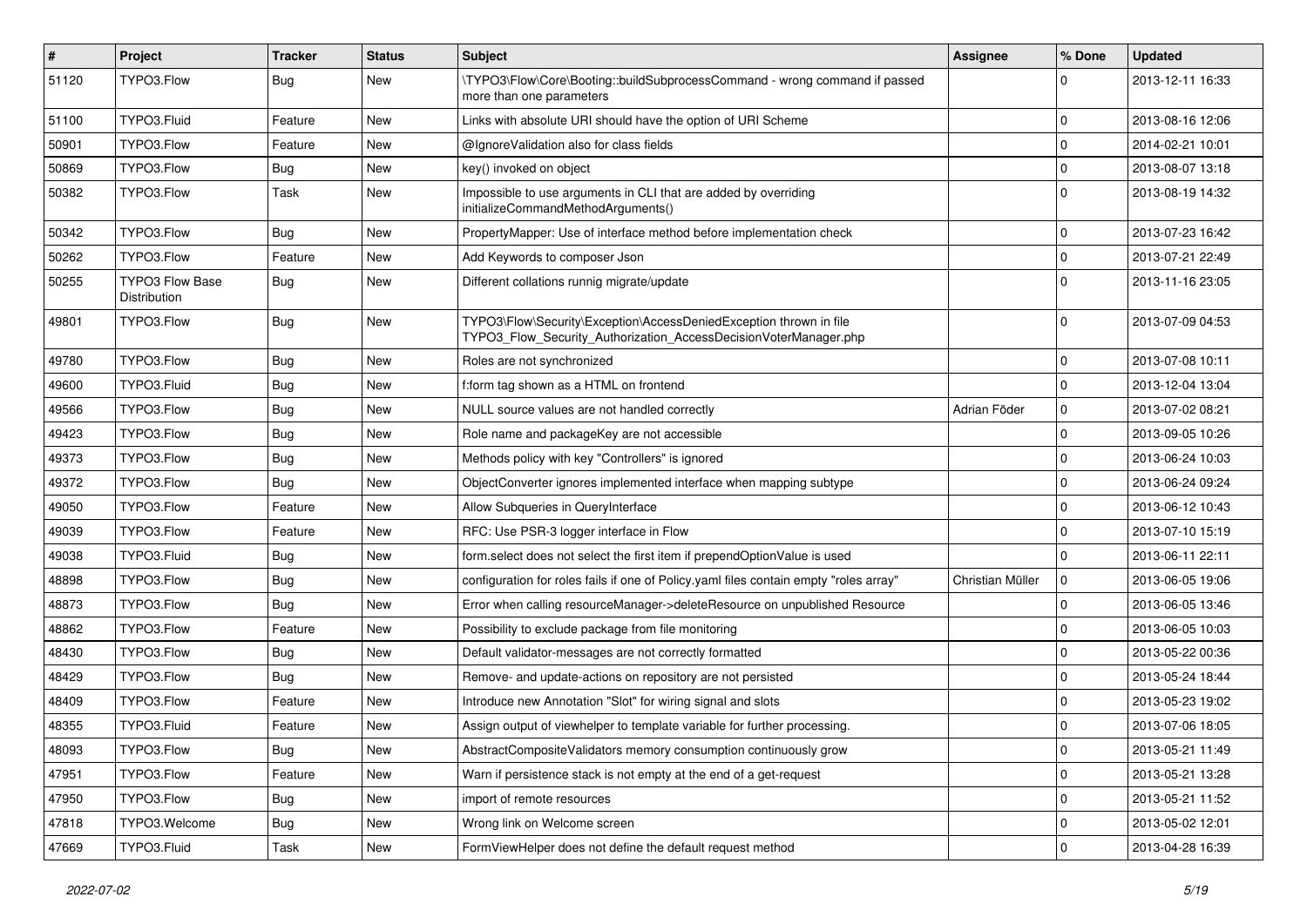| $\pmb{\#}$ | <b>Project</b>                         | <b>Tracker</b> | <b>Status</b> | <b>Subject</b>                                                                                                                                    | Assignee                     | % Done      | <b>Updated</b>   |
|------------|----------------------------------------|----------------|---------------|---------------------------------------------------------------------------------------------------------------------------------------------------|------------------------------|-------------|------------------|
| 47638      | <b>TYPO3 Flow Base</b><br>Distribution | <b>Bug</b>     | New           | Delete a ValueObject by its identity                                                                                                              |                              | $\Omega$    | 2013-04-27 13:14 |
| 47637      | <b>TYPO3 Flow Base</b><br>Distribution | Bug            | New           | Property with @ORM\Column(nullable=true,type="decimal",scale=2) results as type<br>"string" in Collection Objects and not as expected as "double" |                              | $\Omega$    | 2013-04-27 12:14 |
| 47601      | <b>TYPO3 Flow Base</b><br>Distribution | <b>Bug</b>     | New           | Template Path of Submodules contains lowercase Namespace                                                                                          |                              | $\Omega$    | 2013-04-26 14:33 |
| 47487      | TYPO3.Flow                             | Bug            | <b>New</b>    | Functional test classes in package without classes are not compiled                                                                               |                              | $\mathbf 0$ | 2013-05-21 12:19 |
| 47456      | TYPO3.Flow                             | Feature        | New           | ManyToOne and OneToOne Relations of Objects passed as Action Argument are<br>loaded automatically                                                 |                              | $\Omega$    | 2013-08-28 15:11 |
| 47429      | TYPO3.Flow                             | <b>Bug</b>     | New           | Global policy files no longer allowed                                                                                                             |                              | $\mathbf 0$ | 2013-07-14 19:20 |
| 47419      | <b>TYPO3 Flow Base</b><br>Distribution | Bug            | New           | Composer issues                                                                                                                                   |                              | $\Omega$    | 2013-08-14 15:34 |
| 47404      | TYPO3.Flow                             | Feature        | New           | Add getters and setters methods for introduced properties                                                                                         |                              | $\mathbf 0$ | 2013-05-21 13:28 |
| 47273      | TYPO3.Flow                             | Feature        | New           | Support mapping properties with differing types for setter and property                                                                           |                              | $\mathbf 0$ | 2013-05-21 13:28 |
| 47075      | TYPO3.Flow                             | Feature        | New           | Make Exception more meaningful                                                                                                                    |                              | $\Omega$    | 2013-05-21 13:28 |
| 47073      | TYPO3.Flow                             | Bug            | New           | Cookie causes Error after Update                                                                                                                  |                              | $\mathbf 0$ | 2014-12-16 11:59 |
| 47052      | <b>TYPO3 Flow Base</b><br>Distribution | Bug            | New           | Clear doctrine caches after migration applied                                                                                                     |                              | $\Omega$    | 2013-04-08 18:30 |
| 46910      | TYPO3.Flow                             | Feature        | New           | Composer integration - PackageStates.php                                                                                                          |                              | $\mathbf 0$ | 2013-05-21 13:28 |
| 46816      | TYPO3.Flow                             | Feature        | New           | Add xcache cache backend                                                                                                                          |                              | $\mathbf 0$ | 2013-05-21 13:28 |
| 46716      | TYPO3.Flow                             | <b>Bug</b>     | New           | Empty class names in Dependencylnjection proxy code when using Caches /<br>Factory-created dependencies                                           |                              | $\Omega$    | 2013-05-21 13:22 |
| 46689      | TYPO3.Flow                             | Bug            | New           | The new ClassLoader swallows Fatal Errors                                                                                                         | <b>Marc Neuhaus</b>          | 0           | 2013-05-14 09:21 |
| 46545      | TYPO3.Fluid                            | Feature        | New           | Better support for arrays in options of SelectViewHelper                                                                                          |                              | $\mathbf 0$ | 2013-03-22 13:35 |
| 46371      | TYPO3.Flow                             | Feature        | New           | Support compilation of static information in proxy classes                                                                                        | Christopher<br><b>Hlubek</b> | $\Omega$    | 2013-03-16 21:26 |
| 46318      | TYPO3.Flow                             | Feature        | New           | [caching framework] Extend cache interface to handle multiple entries                                                                             |                              | $\mathbf 0$ | 2013-03-15 12:19 |
| 46216      | TYPO3.Flow                             | Feature        | New           | Add wincache cache backend                                                                                                                        |                              | $\Omega$    | 2013-03-12 20:55 |
| 46120      | TYPO3.Flow                             | <b>Bug</b>     | New           | Important step missing in the installation chapter                                                                                                |                              | $\Omega$    | 2013-03-08 10:23 |
| 46097      | TYPO3.Flow                             | <b>Bug</b>     | New           | Logged in user gets session of an other logged in user                                                                                            | Robert Lemke                 | $\mathbf 0$ | 2013-03-07 12:52 |
| 46066      | TYPO3.Flow                             | <b>Bug</b>     | New           | Currency formatter uses wrong format for ISO 4217 currency codes                                                                                  |                              | 0           | 2013-03-06 16:29 |
| 46063      | TYPO3.Flow                             | Feature        | New           | Implement username password provider with "remember me" persistent cookie                                                                         | Christopher<br>Hlubek        | $\mathbf 0$ | 2014-09-23 00:26 |
| 46050      | TYPO3.Flow                             | Feature        | New           | To decouple log file writing at Logger->logException                                                                                              |                              | $\mathbf 0$ | 2013-03-05 21:43 |
| 46011      | TYPO3.Flow                             | Task           | New           | Validate annotation with missing type should throw useful error                                                                                   |                              | 0           | 2013-03-04 12:42 |
| 46010      | TYPO3.Flow                             | Bug            | New           | Generating a DiscriminatorMap with base class in different namespace does not work                                                                |                              | 0           | 2013-03-04 12:30 |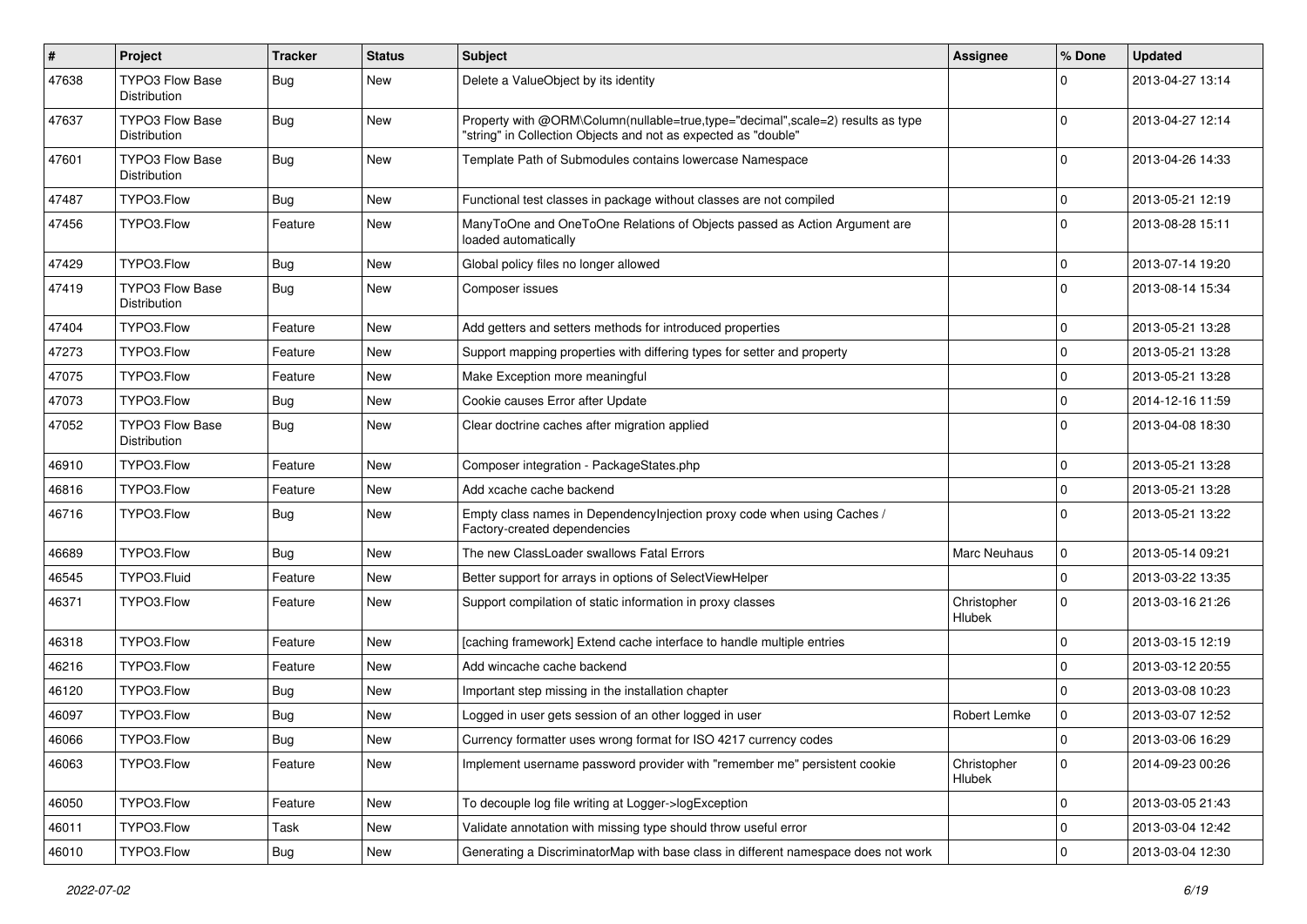| $\vert$ # | Project                                | <b>Tracker</b> | <b>Status</b> | Subject                                                                               | Assignee     | % Done       | <b>Updated</b>   |
|-----------|----------------------------------------|----------------|---------------|---------------------------------------------------------------------------------------|--------------|--------------|------------------|
| 46009     | TYPO3.Flow                             | Task           | New           | Improve error message for missing class in Flow annotation driver                     |              | 0            | 2013-03-04 12:25 |
| 45917     | TYPO3.Flow                             | Bug            | New           | RoutePartHandler transliteration must be improved                                     |              | $\mathbf 0$  | 2014-02-17 09:13 |
| 45669     | TYPO3.Flow                             | Bug            | New           | PersistentObjectConverter does not convert ValueObjects by identity                   |              | 0            | 2013-02-20 17:59 |
| 45640     | TYPO3.Flow                             | <b>Bug</b>     | New           | Every relation is set to cascade=all if the related entity is no aggregate root       |              | $\mathbf 0$  | 2013-02-20 15:31 |
| 45623     | TYPO3.Flow                             | <b>Bug</b>     | New           | SQL error when calling TYPO3.Blog Setup controller                                    |              | 0            | 2013-02-21 12:16 |
| 45611     | TYPO3.Flow                             | Bug            | New           | Destruction of session after logout should be configurable                            |              | $\mathbf 0$  | 2013-02-19 16:41 |
| 45409     | TYPO3.Flow                             | Feature        | New           | Support validation of abstract nested properties                                      |              | $\mathbf 0$  | 2013-05-21 13:28 |
| 45394     | TYPO3.Fluid                            | Task           | New           | Forwardport Unit test for standalone view                                             |              | $\mathbf 0$  | 2013-02-11 22:39 |
| 45386     | TYPO3.Flow                             | Bug            | New           | Package::buildArrayOfClassFiles tries to determine class names from file paths        |              | $\mathbf 0$  | 2013-02-11 19:54 |
| 45384     | TYPO3.Fluid                            | <b>Bug</b>     | New           | Persisted entity object in widget-configuration cannot be deserialized (after reload) |              | $\mathbf 0$  | 2013-08-14 15:35 |
| 45272     | TYPO3.Flow                             | Bug            | New           | Related Value Objects get deleted by default cascading                                |              | $\mathbf 0$  | 2013-02-08 13:50 |
| 45249     | TYPO3.Flow                             | <b>Bug</b>     | New           | Update composer project-create command listing                                        |              | $\mathbf 0$  | 2013-02-07 15:17 |
| 45153     | TYPO3.Fluid                            | Feature        | New           | f:be.menus.actionMenuItem - Detection of the current select option is insufficient    |              | $\mathbf 0$  | 2013-02-04 23:17 |
| 45103     | TYPO3.Flow                             | Feature        | New           | Make static resource URI generation available outside of Fluid                        |              | $\mathbf 0$  | 2013-02-03 13:16 |
| 45041     | TYPO3.Flow                             | <b>Bug</b>     | New           | Set file permissions doesnt work                                                      |              | $\mathbf 0$  | 2013-08-14 15:35 |
| 44891     | TYPO3.Flow                             | Feature        | New           | Routes should be able to enforce http/https protocol                                  |              | 0            | 2014-05-14 19:55 |
| 44738     | TYPO3.Flow                             | Feature        | New           | Re-Validation of argument's custom validators                                         |              | $\mathbf 0$  | 2013-01-23 09:19 |
| 44684     | <b>TYPO3 Flow Base</b><br>Distribution | Bug            | New           | Authorization header redirect in .htaccess strips the Basic-prefix                    |              | $\Omega$     | 2014-09-16 23:41 |
| 44563     | TYPO3.Flow                             | Feature        | New           | Logged in users via HTTP Basic always get re-authenticated                            |              | $\mathbf 0$  | 2013-01-16 11:28 |
| 44542     | TYPO3.Flow                             | Task           | New           | Mention the risk of requestPatterns regarding foreign package's SecurityContext usage | Adrian Föder | 0            | 2013-01-17 18:39 |
| 44361     | TYPO3.Flow                             | Bug            | New           | TYPO3\Flow\I18n\Formatter\DatetimeFormatter - caching DATETIME type                   |              | $\mathbf 0$  | 2013-08-14 15:35 |
| 44244     | TYPO3.Flow                             | Bug            | New           | defaultOrderings aren't applied on related objects                                    |              | $\mathbf 0$  | 2013-01-09 18:41 |
| 44186     | TYPO3.Flow                             | Bug            | New           | Request does not accept custom Content-Type                                           |              | $\mathbf 0$  | 2013-08-14 15:35 |
| 44185     | TYPO3.Flow                             | <b>Bug</b>     | New           | XML body always need a root node                                                      |              | $\mathbf 0$  | 2013-08-14 15:35 |
| 44184     | TYPO3.Flow                             | <b>Bug</b>     | New           | Request arguments are not merged correctly for single object actions                  |              | 0            | 2013-08-14 15:35 |
| 44148     | TYPO3.Flow                             | <b>Bug</b>     | New           | Documentation for executeCommand() needs clarification                                |              | $\mathbf 0$  | 2013-08-14 15:35 |
| 44123     | TYPO3.Flow                             | Feature        | New           | Make the "Flow requires the PHP setting "date.timezone"" error more beautiful         |              | $\mathbf 0$  | 2013-12-25 01:55 |
| 44078     | TYPO3 Flow Base<br>Distribution        | Task           | New           | Probably false behavior in symlinked environment                                      |              | 0            | 2012-12-18 13:17 |
| 43993     | TYPO3.Flow                             | Task           | New           | Warn when no migrations are found at all during doctrine: migrate                     |              | 0            | 2012-12-14 09:30 |
| 43967     | TYPO3.Flow                             | <b>Bug</b>     | New           | Error in evaluating orphanRemoval in Flow Annotation driver                           |              | 0            | 2013-01-03 11:00 |
| 43947     | TYPO3.Flow                             | <b>Bug</b>     | New           | Redirect to login after Session timeout                                               |              | 0            | 2012-12-13 12:35 |
| 43841     | TYPO3.Flow                             | Feature        | New           | Add package support to validation errors                                              |              | $\mathsf{O}$ | 2012-12-10 16:20 |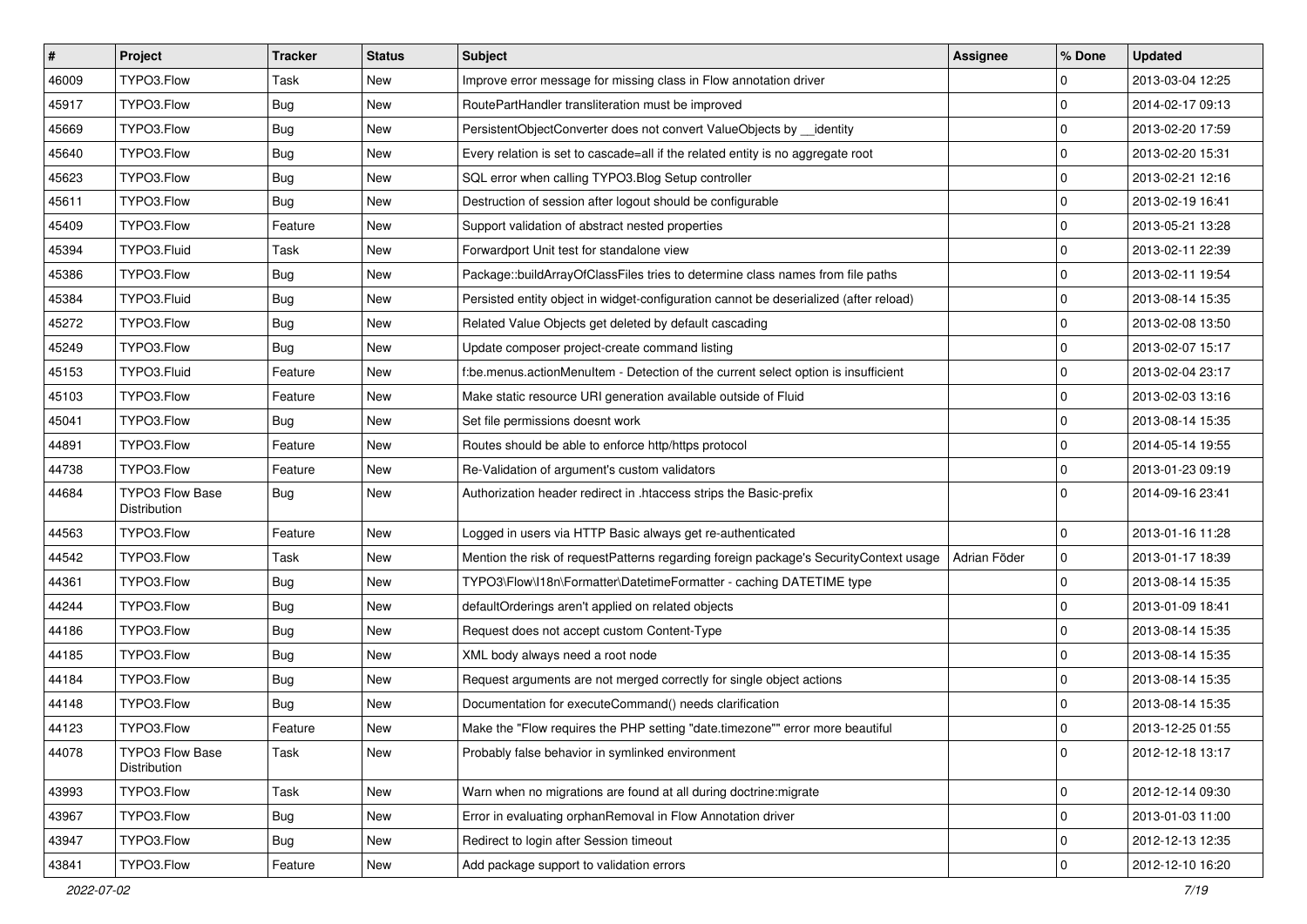| $\pmb{\#}$ | Project                                | <b>Tracker</b> | <b>Status</b> | <b>Subject</b>                                                                            | Assignee                | % Done      | <b>Updated</b>   |
|------------|----------------------------------------|----------------|---------------|-------------------------------------------------------------------------------------------|-------------------------|-------------|------------------|
| 43572      | TYPO3.Flow                             | Feature        | New           | Uri should support manipulation of query arguments                                        |                         | 0           | 2012-12-04 09:55 |
| 43541      | TYPO3.Flow                             | <b>Bug</b>     | <b>New</b>    | Incomplete classes path detection for PSR-0                                               |                         | $\mathbf 0$ | 2013-08-14 15:35 |
| 43072      | TYPO3.Fluid                            | Task           | New           | Remove TOKENS for adding templates fallback in Backporter                                 |                         | $\mathbf 0$ | 2012-11-18 14:20 |
| 43071      | TYPO3.Fluid                            | Task           | New           | Remove TOKENS for adding fallback teplates in B                                           |                         | $\mathbf 0$ | 2012-11-18 14:22 |
| 42743      | TYPO3.Fluid                            | Task           | New           | Remove inline style for hidden form fields                                                |                         | 0           | 2012-11-06 23:09 |
| 42606      | TYPO3.Flow                             | Bug            | New           | Content Security with nested objects                                                      |                         | $\mathbf 0$ | 2012-12-13 12:35 |
| 42520      | TYPO3.Flow                             | Bug            | New           | Cache must be flushed globally for package state changes                                  |                         | $\mathbf 0$ | 2015-02-25 17:45 |
| 42465      | TYPO3.Flow                             | Task           | New           | Document i18n settings                                                                    |                         | 0           | 2013-08-14 15:35 |
| 42408      | TYPO3 Flow Base<br>Distribution        | Story          | New           | Locale Detection / Selection                                                              |                         | $\Omega$    | 2013-06-11 13:31 |
| 42407      | <b>TYPO3 Flow Base</b><br>Distribution | Story          | New           | Asset Management                                                                          |                         | $\mathbf 0$ | 2012-10-26 09:02 |
| 42397      | TYPO3.Fluid                            | Feature        | <b>New</b>    | Missing viewhelper for general links                                                      |                         | 0           | 2012-10-25 19:20 |
| 42240      | TYPO3.Eel                              | Task           | New           | Make Eel usable outside of TYPO3 Flow                                                     |                         | $\mathbf 0$ | 2012-10-21 12:32 |
| 42101      | TYPO3.Flow                             | Bug            | New           | Proxyclasses are not rebuild in Development context unless cache is empty                 |                         | $\mathbf 0$ | 2013-08-14 15:35 |
| 41832      | TYPO3.Flow                             | Task           | New           | Improve error handling for incompatible packages                                          | Christian Jul<br>Jensen | $\mathbf 0$ | 2012-10-10 14:44 |
| 41496      | TYPO3.Flow                             | Bug            | New           | Upload identical Resources, deleting fails                                                |                         | $\mathbf 0$ | 2012-10-01 17:57 |
| 41420      | TYPO3.Flow                             | Feature        | New           | Support entity versioning                                                                 |                         | $\mathbf 0$ | 2012-09-27 14:11 |
| 41148      | TYPO3.Flow                             | Bug            | New           | Converting of ValueObjects                                                                |                         | $\mathbf 0$ | 2012-12-13 12:35 |
| 40854      | TYPO3.Flow                             | Task           | <b>New</b>    | Update security documentation (authentication in 1.2)                                     |                         | $\mathbf 0$ | 2013-08-14 15:35 |
| 40283      | TYPO3.Flow                             | Bug            | New           | New constructor in grandparent class not called                                           |                         | $\mathbf 0$ | 2012-12-13 12:35 |
| 40081      | TYPO3.Fluid                            | Feature        | <b>New</b>    | Allow assigned variables as keys in arrays                                                |                         | $\mathbf 0$ | 2013-10-02 09:38 |
| 40064      | TYPO3.Fluid                            | Bug            | New           | Multiselect is not getting persisted                                                      |                         | $\mathbf 0$ | 2014-03-27 22:12 |
| 39990      | TYPO3.Fluid                            | <b>Bug</b>     | New           | Same form twice in one template: hidden fields for empty values are only rendered<br>once |                         | $\Omega$    | 2012-08-20 11:21 |
| 39936      | TYPO3.Fluid                            | Feature        | <b>New</b>    | registerTagAttribute should handle default values                                         |                         | 0           | 2013-01-21 23:29 |
| 39791      | TYPO3.Flow                             | <b>Bug</b>     | New           | Reflection data of old aspect is not removed                                              |                         | $\mathbf 0$ | 2013-08-14 15:40 |
| 39790      | TYPO3.Kickstart                        | Feature        | New           | Allow forward slashes where backslashes need to be specified                              |                         | $\mathbf 0$ | 2012-08-14 09:28 |
| 39788      | TYPO3.Flow                             | Feature        | New           | RFC: Repository based NotExistsValidator                                                  |                         | 0           | 2012-08-14 16:14 |
| 39674      | TYPO3.Flow                             | <b>Bug</b>     | New           | \TYPO3\FLOW3\var dump behaves weird in controller actions doing return                    |                         | 0           | 2012-08-10 10:09 |
| 39432      | TYPO3 Flow Base<br>Distribution        | Task           | New           | Clarify introducing properties                                                            |                         | $\mathbf 0$ | 2012-07-31 23:34 |
| 39414      | TYPO3.Flow                             | <b>Bug</b>     | New           | <b>Security Documentation</b>                                                             |                         | 0           | 2012-12-15 21:41 |
| 39096      | TYPO3.Flow                             | Bug            | New           | Unnecessary compile invoked in non production context?                                    |                         | $\mathsf 0$ | 2013-08-14 15:35 |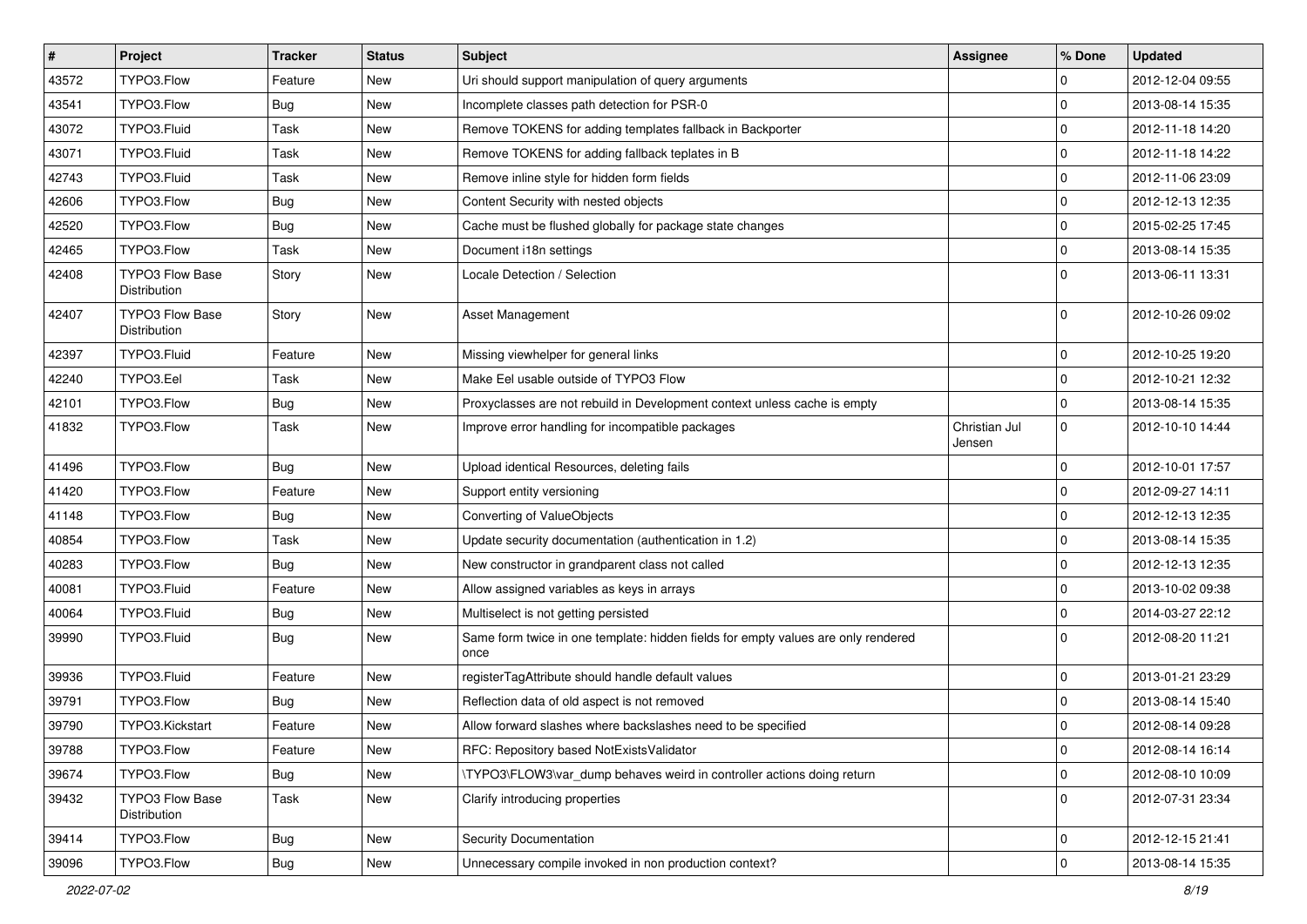| $\pmb{\#}$ | Project                                | <b>Tracker</b> | <b>Status</b> | <b>Subject</b>                                                                                       | Assignee                     | % Done       | <b>Updated</b>   |
|------------|----------------------------------------|----------------|---------------|------------------------------------------------------------------------------------------------------|------------------------------|--------------|------------------|
| 39088      | TYPO3.Flow                             | Feature        | New           | Add a sgnalslot before compilation                                                                   |                              | 0            | 2012-12-11 10:30 |
| 38980      | TYPO3.Flow                             | <b>Bug</b>     | New           | ActionController: behavior of required arguments is not consistent                                   |                              | $\mathbf{0}$ | 2014-05-27 14:14 |
| 38875      | <b>TYPO3 Flow Base</b><br>Distribution | Suggestion     | New           | Have a Translator object available in action controllers                                             |                              | $\Omega$     | 2012-07-11 15:00 |
| 38459      | TYPO3.Eel                              | Bug            | New           | Accessing a not present property/method should error verbosely                                       | Sebastian<br>Kurfuerst       | $\mathbf 0$  | 2012-08-07 17:06 |
| 38379      | TYPO3.Eel                              | Feature        | New           | Implement a Eel-ViewHelper                                                                           |                              | $\mathbf 0$  | 2013-04-08 11:03 |
| 38369      | TYPO3.Fluid                            | Bug            | New           | Resource ViewHelpers should not fall back to request package                                         |                              | 0            | 2012-06-25 15:55 |
| 38222      | TYPO3.Flow                             | Feature        | New           | Step execution signals with concrete name                                                            |                              | $\mathbf 0$  | 2013-02-21 16:39 |
| 38130      | TYPO3.Fluid                            | Feature        | New           | Checkboxes and multiple select fields should have an assignable default value                        |                              | $\Omega$     | 2012-06-17 09:54 |
| 38065      | TYPO3.Flow                             | Feature        | New           | Implement content security for DQL queries                                                           | Andreas Förthner   0         |              | 2013-05-21 13:28 |
| 37885      | TYPO3.Flow                             | Feature        | New           | Add CLI to show the object-configuration for a FLOW3 object-name                                     | <b>Martin Ficzel</b>         | $\mathbf{0}$ | 2013-05-21 13:28 |
| 37846      | TYPO3.Flow                             | Feature        | New           | Should be able to declare more than one controllerObjectName per requestPatterns                     |                              | $\mathbf{0}$ | 2012-06-11 11:10 |
| 37831      | TYPO3.Flow                             | Task           | New           | Evaluate using PHP 5.4's internal web server for Functional Testing                                  |                              | $\Omega$     | 2012-06-08 09:27 |
| 37619      | TYPO3.Fluid                            | <b>Bug</b>     | New           | Fatal Error when using variable in name attribute of Section ViewHelper                              |                              | $\mathbf 0$  | 2012-05-30 23:17 |
| 37571      | TYPO3.Flow                             | Bug            | New           | Inherited proxies fail when implementing clone                                                       |                              | $\mathbf 0$  | 2012-06-04 12:15 |
| 37564      | TYPO3.Flow                             | Bug            | New           | Validation of Parent Object containing properties of type ManyToOne and<br>ManyToMany to same Target |                              | $\Omega$     | 2012-05-29 11:55 |
| 37473      | TYPO3.Flow                             | Bug            | New           | Subsequent Exceptions related to Doctrine Entity Manager makes it snap shut                          |                              | 0            | 2012-10-25 10:29 |
| 37316      | TYPO3.Flow                             | <b>Bug</b>     | New           | Use findBestMatchingLocale instead of getDefaultLocale?                                              |                              | $\mathbf 0$  | 2012-05-20 09:35 |
| 37279      | TYPO3.Flow                             | Feature        | New           | <b>Request PropertyMapping</b>                                                                       |                              | $\mathbf{0}$ | 2012-05-18 16:06 |
| 37095      | TYPO3.Fluid                            | Feature        | New           | It should be possible to set a different template on a Fluid TemplateView inside an<br>action        | Christopher<br><b>Hlubek</b> | $\mathbf 0$  | 2012-05-11 13:54 |
| 36955      | TYPO3.Flow                             | Feature        | New           | Add type filter to var dump()                                                                        |                              | $\mathbf 0$  | 2012-05-08 16:39 |
| 36804      | TYPO3.Flow                             | <b>Bug</b>     | New           | Orphaned entities within aggregates are not removed                                                  |                              | $\mathbf 0$  | 2012-05-03 11:54 |
| 36655      | TYPO3.Fluid                            | Bug            | New           | <b>Pagination Links</b>                                                                              |                              | 0            | 2012-06-23 22:18 |
| 36634      | TYPO3.Flow                             | Bug            | New           | Reconstituted entities do not have their properties set when initializeObject() is called            |                              | $\Omega$     | 2012-04-26 21:28 |
| 36633      | TYPO3.Flow                             | Bug            | New           | Reconstituted entities should not have the FLOW3 Persistence clone property set                      |                              | $\mathbf 0$  | 2012-04-26 21:24 |
| 36559      | TYPO3.Fluid                            | Feature        | New           | New widget progress bar                                                                              |                              | $\mathbf 0$  | 2012-04-25 15:11 |
| 36510      | TYPO3.Flow                             | Feature        | New           | Firewall Redirect?                                                                                   |                              | 0            | 2012-04-24 12:57 |
| 36509      | TYPO3.Flow                             | Feature        | New           | redirectToUri to an uri with acl forces a 403 because of missing csrf token.                         |                              | $\mathbf{0}$ | 2012-04-24 12:44 |
| 36508      | TYPO3.Flow                             | <b>Bug</b>     | New           | AuthenticationProvider Request Patterns                                                              |                              | $\mathbf 0$  | 2012-04-24 12:39 |
| 36495      | TYPO3.Flow                             | <b>Bug</b>     | New           | HTTP Response is sent before persistence preventing Exceptions to be displayed on<br>redirect        |                              | $\mathbf{0}$ | 2012-04-24 00:28 |
| 36410      | TYPO3.Fluid                            | Feature        | New           | Allow templates to send arguments back to layout                                                     |                              | $\mathbf 0$  | 2012-08-13 11:46 |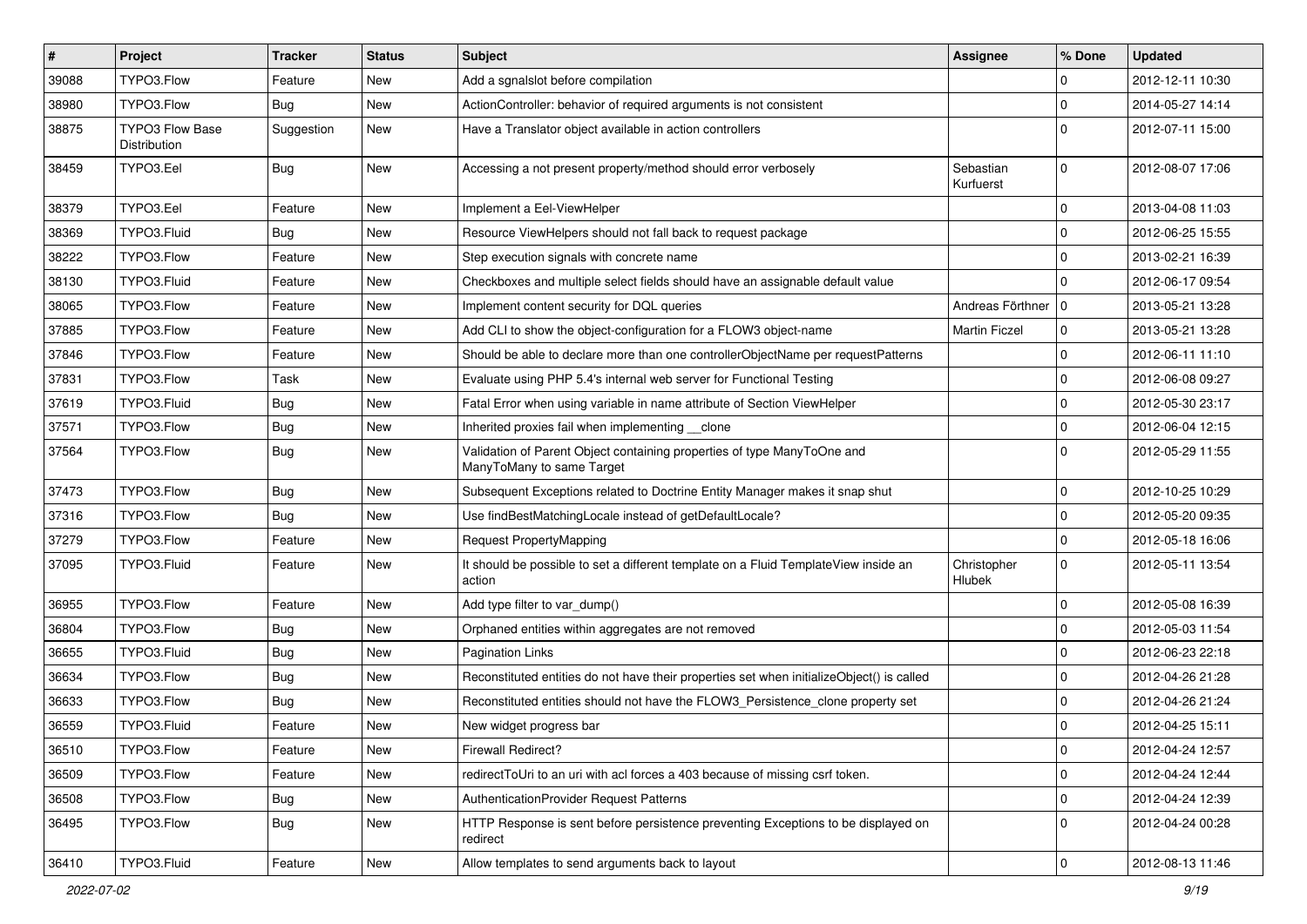| $\vert$ # | Project                                | <b>Tracker</b> | <b>Status</b> | <b>Subject</b>                                                                                       | Assignee               | % Done              | <b>Updated</b>   |
|-----------|----------------------------------------|----------------|---------------|------------------------------------------------------------------------------------------------------|------------------------|---------------------|------------------|
| 35970     | TYPO3.Flow                             | Task           | New           | Improve performance of Utility/Arrays::integerExplode by using array_map                             |                        | 0                   | 2012-04-13 15:38 |
| 35831     | TYPO3.Flow                             | Bug            | New           | Deleting or unpublishing of a resource deletes all published symlinks<br>(Web/_Resources/Persistent) |                        | $\mathbf 0$         | 2012-04-11 09:31 |
| 35783     | TYPO3.Flow                             | Feature        | New           | Lifecycle method after property mapping                                                              |                        | $\Omega$            | 2012-04-08 21:01 |
| 35781     | TYPO3.Flow                             | Feature        | New           | Model validation                                                                                     |                        | $\mathbf 0$         | 2012-04-08 17:06 |
| 35720     | TYPO3.Flow                             | Bug            | New           | Access denied Exception for widget links to actions with a policy                                    |                        | $\mathbf 0$         | 2012-10-25 14:08 |
| 35709     | TYPO3.Flow                             | Task           | New           | Implement global Command aliases                                                                     |                        | $\Omega$            | 2013-08-19 14:33 |
| 35420     | <b>TYPO3 Flow Base</b><br>Distribution | Suggestion     | New           | Review use of try / catch in the Security Framework                                                  | Andreas Förthner   0   |                     | 2012-03-31 00:00 |
| 35388     | TYPO3.Flow                             | Feature        | New           | Use the current package as default for translations within controllers                               |                        | $\mathbf 0$         | 2013-12-03 23:12 |
| 35083     | TYPO3.Flow                             | Bug            | New           | involving SecurityContext in Widget's __wakeup situation leads to an exception                       |                        | 0                   | 2012-03-21 13:06 |
| 34816     | TYPO3.Flow                             | Feature        | New           | Long text encryption                                                                                 |                        | $\mathbf 0$         | 2012-03-14 08:33 |
| 34404     | TYPO3.Flow                             | <b>Bug</b>     | New           | JsonView transformObject does not respect descendAll configuration                                   |                        | $\mathbf 0$         | 2012-02-29 01:12 |
| 34309     | TYPO3.Fluid                            | Task           | New           | Unknown ViewHelpers cause exception - should be handled more graceful                                |                        | $\mathbf 0$         | 2012-03-07 18:40 |
| 34133     | TYPO3.Flow                             | Feature        | New           | RFC: Handle Semicolons in Path part of URIs as Scoped Path Parameters                                |                        | $\mathbf 0$         | 2012-02-21 15:17 |
| 33710     | TYPO3.Flow                             | Feature        | New           | Configuration based on Domain                                                                        |                        | $\mathbf 0$         | 2012-02-06 16:08 |
| 33587     | TYPO3.Flow                             | Feature        | New           | Automatically remove unused Resources                                                                |                        | $\mathbf 0$         | 2013-11-11 18:21 |
| 33551     | TYPO3.Fluid                            | Bug            | New           | View helper values break out of a partial scope                                                      | Sebastian<br>Kurfuerst | $\mathbf 0$         | 2013-06-05 14:41 |
| 33465     | TYPO3.Flow                             | <b>Bug</b>     | New           | Some vital commands to recover the system fail when recovery is needed                               |                        | $\mathbf 0$         | 2012-01-26 15:51 |
| 33308     | TYPO3 Flow Base<br>Distribution        | Task           | New           | General date and time handling rules                                                                 |                        | $\Omega$            | 2012-03-06 16:05 |
| 33293     | TYPO3.Flow                             | Bug            | New           | Injection to private variable results in injection of the the wrong class                            |                        | $\mathbf 0$         | 2012-01-18 16:41 |
| 33215     | TYPO3.Fluid                            | Feature        | New           | RFC: Dynamic values in ObjectAccess paths                                                            |                        | 0                   | 2016-04-15 09:26 |
| 33078     | TYPO3.Flow                             | Bug            | New           | No Redirect to Login                                                                                 |                        | $\mathbf 0$         | 2012-03-07 17:45 |
| 33069     | TYPO3.Flow                             | Task           | New           | Make command output sparse, implement generic verbose switch                                         |                        | $\mathbf 0$         | 2013-08-19 14:33 |
| 33055     | TYPO3.Flow                             | <b>Bug</b>     | New           | AccessDeniedException instead of WebRedirect                                                         |                        | $\mathbf 0$         | 2014-04-17 15:54 |
| 33049     | TYPO3.Flow                             | Feature        | New           | Allow configuration of context without environment variable (needed for IIS)                         |                        | $\mathbf 0$         | 2012-03-07 20:51 |
| 33018     | TYPO3.Flow                             | Feature        | New           | Translator should support override of labels from other packages                                     |                        | $\mathbf 0$         | 2012-01-06 13:05 |
| 32985     | TYPO3.Flow                             | Feature        | New           | Implement Processing Rules when merging numerically-indexed arrays                                   |                        | $\mathsf 0$         | 2012-05-30 09:35 |
| 32869     | TYPO3.Flow                             | <b>Bug</b>     | New           | Security config tokenClass doesnt throw exception if not found the class                             |                        | 0                   | 2012-03-19 10:53 |
| 32294     | TYPO3.Flow                             | Feature        | New           | Lazy initialization of loggers                                                                       |                        | 0                   | 2011-12-05 10:29 |
| 32105     | TYPO3.Flow                             | <b>Bug</b>     | New           | IgnoreValidation ignored if ACL is set for this controller action                                    |                        | 0                   | 2011-11-26 11:22 |
| 32035     | TYPO3.Fluid                            | Task           | New           | Improve fluid error messages                                                                         |                        | $\mathsf{O}\xspace$ | 2012-01-27 15:59 |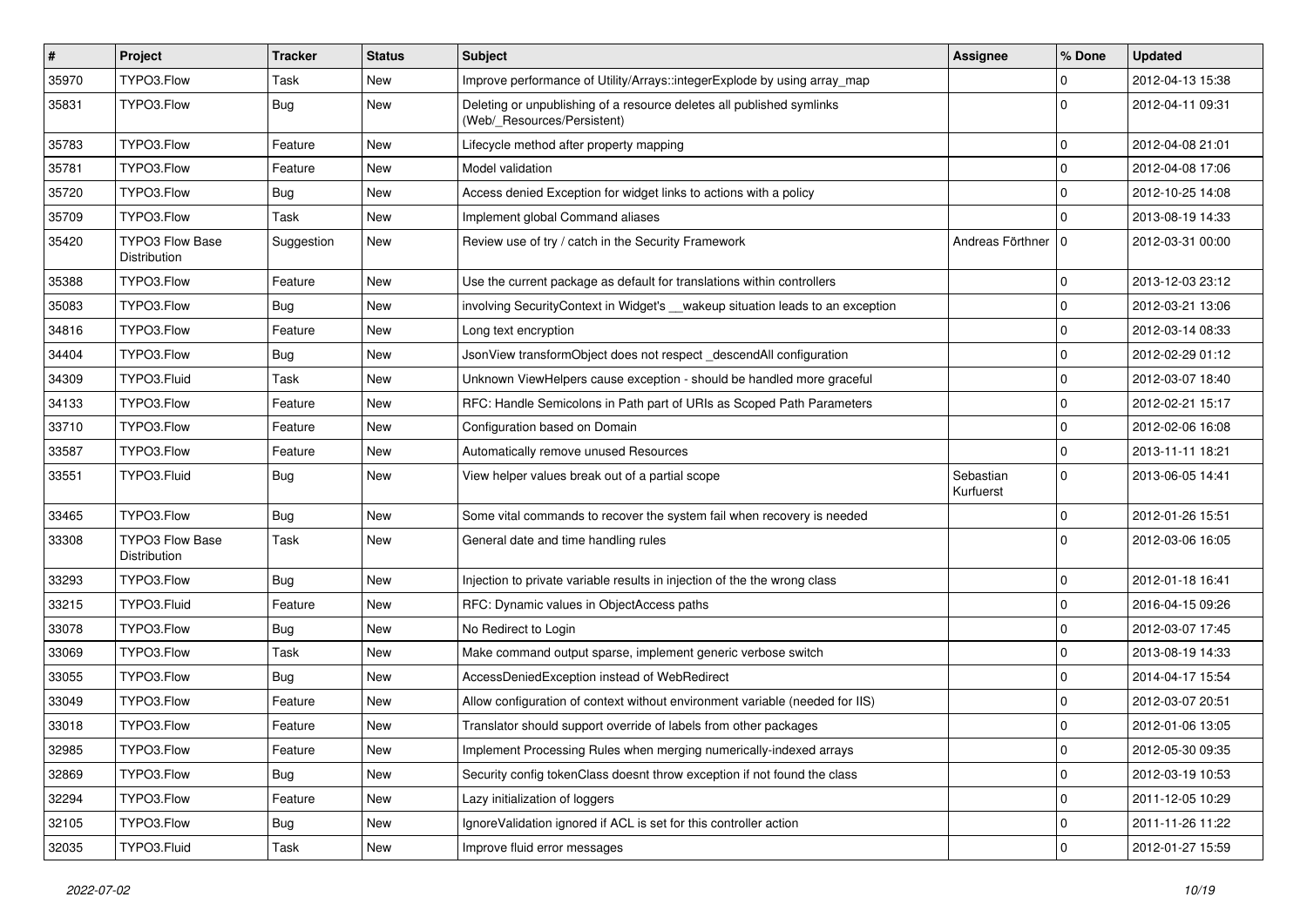| $\sharp$ | Project                         | <b>Tracker</b> | <b>Status</b> | Subject                                                                                                                 | <b>Assignee</b> | % Done      | <b>Updated</b>   |
|----------|---------------------------------|----------------|---------------|-------------------------------------------------------------------------------------------------------------------------|-----------------|-------------|------------------|
| 31955    | TYPO3.Fluid                     | Feature        | New           | f:uri.widget                                                                                                            |                 | 0           | 2011-11-22 12:27 |
| 31262    | TYPO3.Flow                      | Feature        | New           | Named arguments in Objects.yaml for constructor arguments                                                               |                 | $\mathbf 0$ | 2011-10-25 10:26 |
| 31261    | TYPO3.Flow                      | Feature        | New           | Virtual objects - generate proxy classes for interfaces                                                                 |                 | $\mathbf 0$ | 2011-10-25 10:23 |
| 31210    | TYPO3.Flow                      | <b>Bug</b>     | New           | constructor of proxy class not compatible with interfaces defening a constructor                                        |                 | $\mathbf 0$ | 2011-11-07 22:02 |
| 31002    | TYPO3.Flow                      | Bug            | New           | Generated __sleep method handles static properties as members.                                                          |                 | $\mathbf 0$ | 2011-10-21 13:20 |
| 30555    | TYPO3.Fluid                     | Feature        | New           | Make TagBuilder more extensible                                                                                         |                 | $\mathbf 0$ | 2012-06-29 12:41 |
| 30428    | TYPO3.Flow                      | Feature        | New           | Cloning of request arguments                                                                                            |                 | $\mathbf 0$ | 2011-09-29 13:26 |
| 30425    | TYPO3.Flow                      | Bug            | New           | New methods are not updated in Policies during Development                                                              |                 | $\mathbf 0$ | 2011-10-21 13:20 |
| 30424    | TYPO3.Flow                      | <b>Bug</b>     | New           | Forward object arguments with changes                                                                                   |                 | $\mathbf 0$ | 2011-10-21 13:20 |
| 30423    | TYPO3.Flow                      | Feature        | New           | Rendering template of other action without forward                                                                      |                 | $\mathbf 0$ | 2013-01-21 14:03 |
| 30418    | TYPO3.Flow                      | Feature        | New           | Package bootstrapping following dependencies                                                                            |                 | $\mathbf 0$ | 2011-10-21 13:38 |
| 30258    | TYPO3.Flow                      | Feature        | New           | Support optional package dependencies                                                                                   |                 | $\mathbf 0$ | 2011-09-24 18:34 |
| 29794    | TYPO3.Kickstart                 | Feature        | New           | Initialize collections in generated models                                                                              |                 | $\mathbf 0$ | 2011-09-14 23:23 |
| 29476    | TYPO3.Flow                      | Feature        | New           | Provider rendering time and query count for request                                                                     |                 | $\mathbf 0$ | 2011-09-05 09:22 |
| 29425    | TYPO3.Flow                      | Bug            | New           | Deletion of a blog post with resources fails with FK constraint error                                                   |                 | $\mathbf 0$ | 2011-10-21 13:20 |
| 29405    | TYPO3.Flow                      | Bug            | New           | When storing a new entity inside the session, it will be fully serialized instead of just the<br>reference being stored |                 | $\Omega$    | 2013-04-04 11:34 |
| 29202    | TYPO3.Flow                      | Task           | New           | Provide a Cherokee Server Configuration for FLOW3                                                                       |                 | $\mathbf 0$ | 2011-08-24 07:45 |
| 28964    | TYPO3 Flow Base<br>Distribution | Feature        | New           | Integrate Behat tool for BDD                                                                                            |                 | $\Omega$    | 2011-08-13 16:03 |
| 28554    | TYPO3.Fluid                     | <b>Bug</b>     | New           | (v4) implement feature flag to disable caching                                                                          |                 | 0           | 2011-10-21 13:37 |
| 28553    | TYPO3.Fluid                     | <b>Bug</b>     | New           | improve XHProf test setup                                                                                               |                 | $\mathbf 0$ | 2011-10-21 13:37 |
| 28552    | TYPO3.Fluid                     | Bug            | New           | (v5) write ViewHelper test for compiled run; adjust functional test to do two passes<br>(uncached & cached)             |                 | $\Omega$    | 2011-10-21 13:37 |
| 28550    | TYPO3.Fluid                     | <b>Bug</b>     | New           | (v4) make widgets cacheable, i.e. not implement childnodeaccess interface                                               |                 | $\mathbf 0$ | 2011-10-21 13:37 |
| 28549    | TYPO3.Fluid                     | Bug            | New           | make widgets cacheable, i.e. not implement childnodeaccess interface                                                    |                 | $\mathbf 0$ | 2011-10-21 13:37 |
| 28231    | TYPO3.Flow                      | Feature        | New           | Allow output to STDERR for CLI Response                                                                                 |                 | $\Omega$    | 2011-07-15 13:32 |
| 28136    | TYPO3.Flow                      | Feature        | New           | HTTP Semantics for Transactions and more                                                                                |                 | $\mathbf 0$ | 2012-05-21 16:15 |
| 27607    | TYPO3.Fluid                     | Bug            | New           | Make Fluid comparisons work when first element is STRING, second is NULL                                                |                 | $\Omega$    | 2012-03-12 19:18 |
| 27045    | TYPO3.Flow                      | <b>Bug</b>     | New           | Introduced properties are not available in the reflection service during a compile run                                  |                 | $\mathbf 0$ | 2013-12-07 11:14 |
| 26767    | TYPO3.Flow                      | Feature        | New           | Reflection method to get a method return type and documentation                                                         |                 | 0           | 2011-08-29 21:45 |
| 25988    | TYPO3.Flow                      | <b>Bug</b>     | New           | Useless proxies are built for some classes                                                                              |                 | $\mathbf 0$ | 2011-10-21 13:20 |
| 25907    | TYPO3.Flow                      | Task           | New           | Referrer should only contain the URI of the previous request                                                            |                 | $\mathbf 0$ | 2011-04-12 12:00 |
| 13045    | TYPO3.Fluid                     | Bug            | New           | Entity decode of strings are different between if-conditions and output of variable                                     |                 | $\mathbf 0$ | 2011-10-21 13:37 |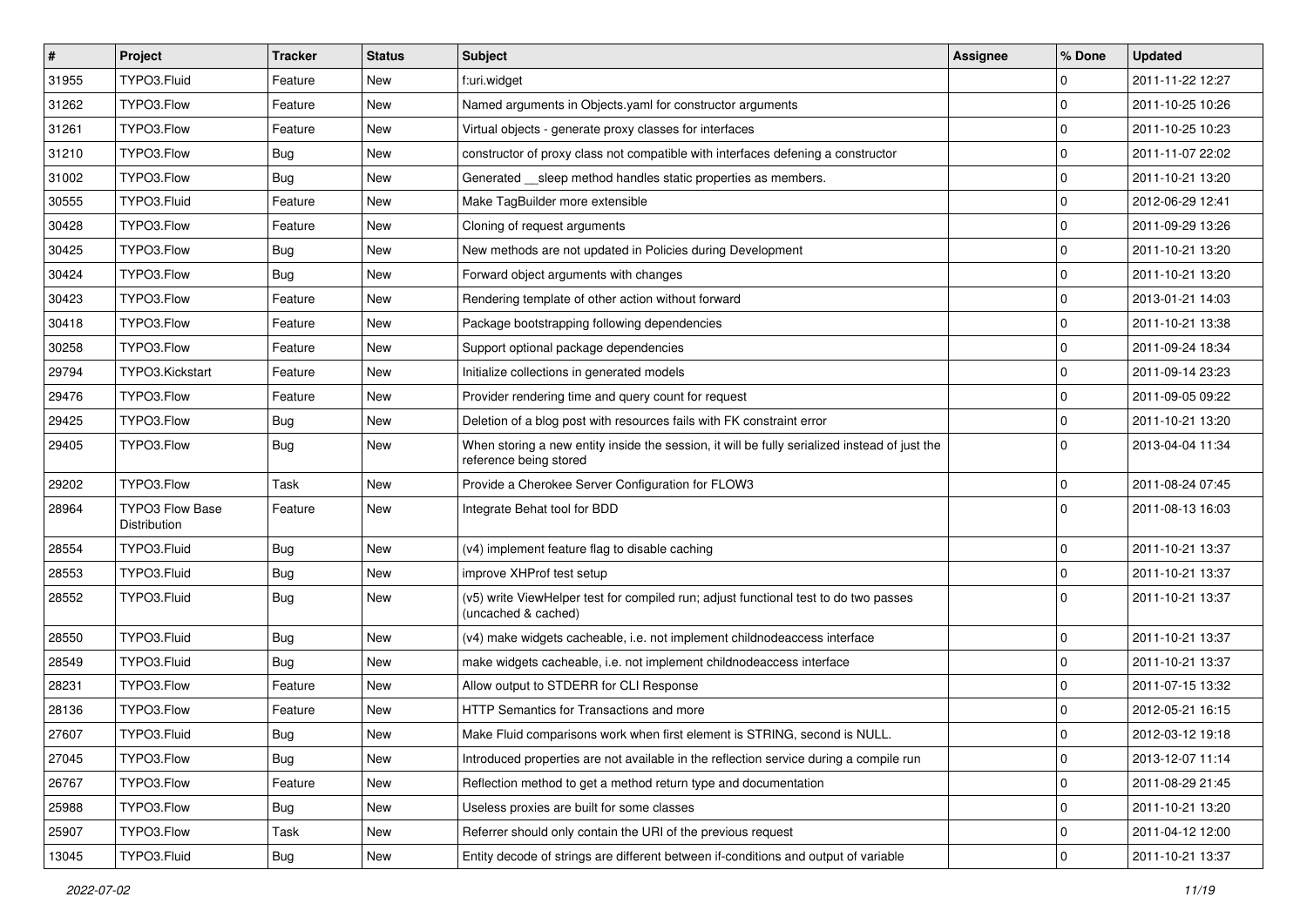| #     | Project     | <b>Tracker</b> | <b>Status</b> | <b>Subject</b>                                                                                                                                          | <b>Assignee</b>        | % Done       | <b>Updated</b>   |
|-------|-------------|----------------|---------------|---------------------------------------------------------------------------------------------------------------------------------------------------------|------------------------|--------------|------------------|
| 12863 | TYPO3.Fluid | <b>Bug</b>     | New           | Attributes of a viewhelper can't contain a '-'                                                                                                          | Sebastian<br>Kurfuerst | 0            | 2011-10-21 13:37 |
| 10911 | TYPO3.Fluid | Task           | <b>New</b>    | Tx_Fluid_ViewHelpers_Form_AbstractFormViewHelper->renderHiddenIdentityField<br>should be more reliable                                                  |                        | $\Omega$     | 2011-09-30 12:29 |
| 10678 | TYPO3.Flow  | <b>Bug</b>     | <b>New</b>    | ReflectionService doesn't reflect methods of child classes correctly when they get<br>reflected before their parent class in the initialization process |                        | 0            | 2011-10-21 13:20 |
| 10472 | TYPO3.Fluid | Feature        | <b>New</b>    | Fluid Standalone distribution                                                                                                                           |                        | $\Omega$     | 2012-10-16 15:17 |
| 9968  | TYPO3.Flow  | Feature        | New           | Promote security publishing configuration automatically when persisting models                                                                          | Andreas Förthner   0   |              | 2013-12-09 22:03 |
| 9950  | TYPO3.Fluid | Task           | New           | Binding to nested arrays impossible for form-elements                                                                                                   |                        | $\mathbf 0$  | 2011-10-20 01:48 |
| 9537  | TYPO3.Flow  | Feature        | <b>New</b>    | Query criterions should be able to compare whole objects                                                                                                |                        | 0            | 2011-10-04 18:42 |
| 9514  | TYPO3.Fluid | Feature        | New           | Support explicit Array Arguments for ViewHelpers                                                                                                        |                        | $\mathbf 0$  | 2011-05-06 11:03 |
| 9313  | TYPO3.Flow  | Feature        | New           | Support for currencies                                                                                                                                  |                        | $\mathbf{0}$ | 2011-12-15 17:44 |
| 8981  | TYPO3.Flow  | Feature        | <b>New</b>    | Security/Performance: Provide Webserver Configuration file for common webservers -<br>do not use .htaccess                                              |                        | $\Omega$     | 2010-10-20 11:39 |
| 8648  | TYPO3.Fluid | <b>Bug</b>     | <b>New</b>    | format.crop ViewHelper should support all features of the crop stdWrap function                                                                         |                        | 0            | 2011-10-21 13:37 |
| 8464  | TYPO3.Flow  | Feature        | New           | Write settings using the ConfigurationManager                                                                                                           |                        | $\mathbf 0$  | 2011-12-15 17:06 |
| 8463  | TYPO3.Flow  | Feature        | New           | Check security policy for objects reconstituted in the session scope                                                                                    |                        | 0            | 2010-10-20 11:39 |
| 8462  | TYPO3.Flow  | Feature        | <b>New</b>    | Check subobjects in query rewriting                                                                                                                     |                        | $\mathbf 0$  | 2010-10-20 11:39 |
| 7608  | TYPO3.Fluid | Feature        | New           | Configurable shorthand/object accessor delimiters                                                                                                       |                        | $\Omega$     | 2013-11-07 14:08 |
| 6603  | TYPO3.Flow  | Feature        | New           | Provide a policy management API                                                                                                                         | Andreas Förthner       | l 0          | 2010-10-20 11:39 |
| 6602  | TYPO3.Flow  | Feature        | New           | Implement after invocation handling                                                                                                                     | Andreas Förthner   0   |              | 2011-01-07 11:15 |
| 6178  | TYPO3.Flow  | Feature        | New           | Implement FileType and FileSize validators                                                                                                              |                        | $\Omega$     | 2010-10-20 11:39 |
| 5774  | TYPO3.Flow  | Feature        | New           | Package Manager should clear all cache entries tagged with %PACKAGE%                                                                                    |                        | 0            | 2010-10-20 11:39 |
| 5442  | TYPO3.Flow  | Feature        | New           | Destroy session / logout user on deleting an account                                                                                                    | Andreas Förthner       | 0            | 2012-10-25 08:46 |
| 4704  | TYPO3.Fluid | Feature        | New           | Improve parsing exception messages                                                                                                                      |                        | $\mathbf 0$  | 2012-07-11 19:00 |
| 3755  | TYPO3.Flow  | Task           | New           | Concurrency stress testing and cache mechanism                                                                                                          |                        | $\Omega$     | 2010-10-20 11:39 |
| 3728  | TYPO3.Flow  | Feature        | New           | Support arrays of objects as controller arguments                                                                                                       |                        | $\Omega$     | 2013-11-16 17:34 |
| 3725  | TYPO3.Fluid | Feature        | New           | <b>CSS Engine</b>                                                                                                                                       | Christian Müller       | $\Omega$     | 2014-04-03 13:24 |
| 3621  | TYPO3.Flow  | Feature        | New           | Implement dynamic firewall filter registration                                                                                                          | Andreas Förthner   0   |              | 2012-05-21 16:15 |
| 3619  | TYPO3.Flow  | Feature        | New           | Implement System Policy Support/System Security                                                                                                         | Andreas Förthner   0   |              | 2012-05-21 16:15 |
| 3587  | TYPO3.Flow  | Feature        | New           | Enforce validation rules for value objects already in constructor                                                                                       |                        | 0            | 2010-10-20 11:39 |
| 3585  | TYPO3.Flow  | Major Feature  | New           | Implement support for value objects                                                                                                                     |                        | $\mathbf 0$  | 2013-02-20 14:45 |
| 3580  | TYPO3.Flow  | Feature        | New           | Create an administration panel for the FLOW3 Development context                                                                                        |                        | $\mathbf 0$  | 2011-10-13 15:21 |
| 3481  | TYPO3.Fluid | <b>Bug</b>     | New           | Use ViewHelperVariableContainer in PostParseFacet                                                                                                       |                        | $\mathbf 0$  | 2011-10-21 13:37 |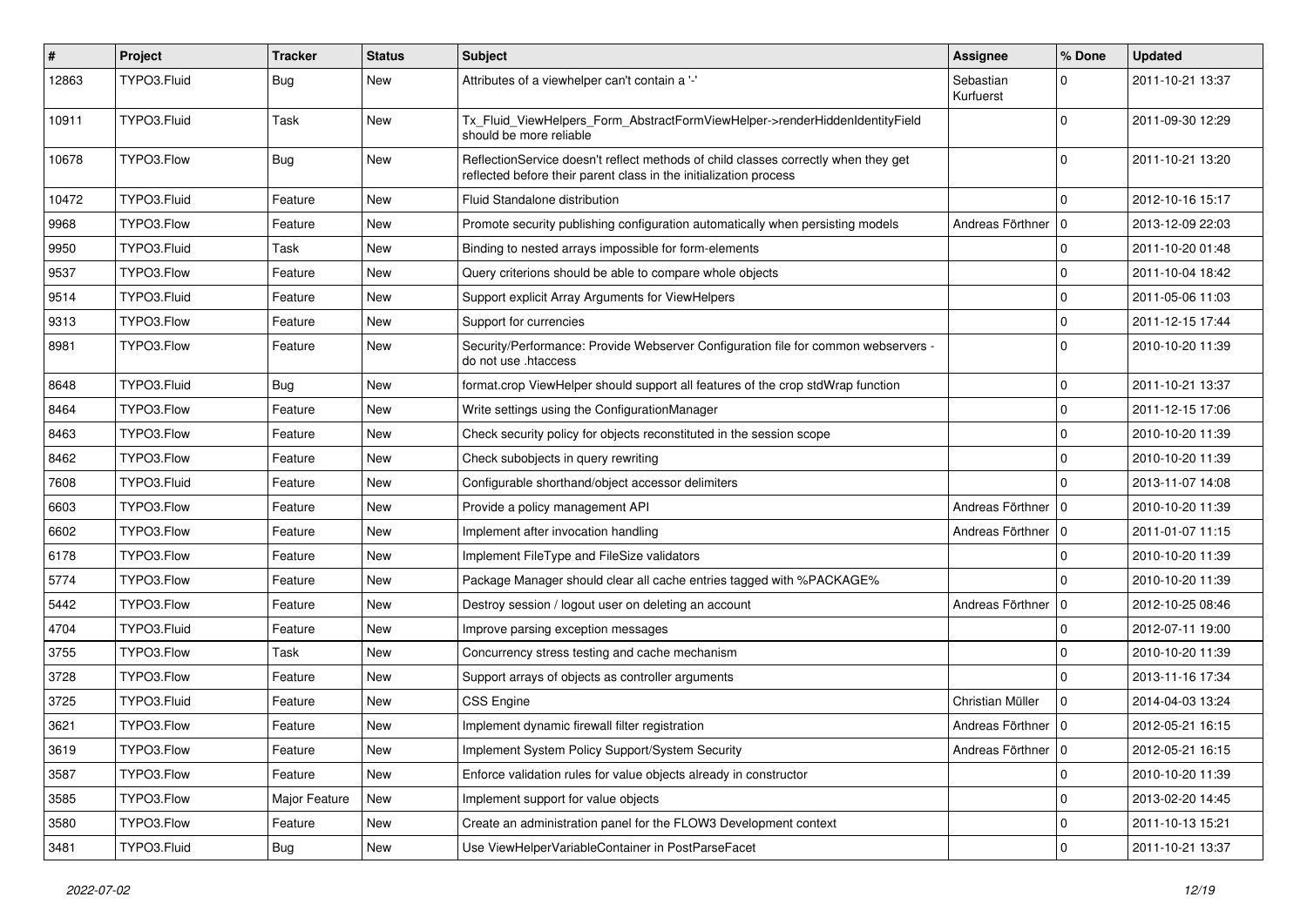| #     | Project                                | <b>Tracker</b> | <b>Status</b> | Subject                                                                                                              | Assignee                     | % Done       | <b>Updated</b>   |
|-------|----------------------------------------|----------------|---------------|----------------------------------------------------------------------------------------------------------------------|------------------------------|--------------|------------------|
| 3153  | TYPO3.Flow                             | Feature        | New           | Support of action based filter rules defined by annotation.                                                          |                              | $\Omega$     | 2015-01-25 18:23 |
| 2974  | TYPO3.Flow                             | Bug            | New           | Aspect / Proxy Cache is not emptied automatically if an interface used for introduction<br>was modified              | Robert Lemke                 | 0            | 2011-10-21 13:20 |
| 1907  | TYPO3.Fluid                            | Feature        | New           | Default values for view helpers based on context                                                                     |                              | 0            | 2014-03-10 17:53 |
| 1856  | TYPO3.Flow                             | Feature        | New           | The Package Manager checks dependencies between packages on each activation /<br>deactivation                        | Christopher<br><b>Hlubek</b> | $\Omega$     | 2010-10-20 11:39 |
| 1785  | TYPO3.Flow                             | Feature        | New           | Automatic garbage collection for expired cache entries                                                               |                              | $\Omega$     | 2011-10-20 01:43 |
| 890   | TYPO3.Flow                             | Feature        | New           | Add priority for advice chains                                                                                       | Robert Lemke                 | $\mathbf{0}$ | 2011-10-20 01:43 |
| 58773 | TYPO3.Flow                             | <b>Bug</b>     | Accepted      | Improve NoMatchingRouteException                                                                                     | Bastian Waidelich   0        |              | 2014-05-13 15:59 |
| 53350 | TYPO3.Flow                             | <b>Bug</b>     | Accepted      | Trying to create a Link in an Template in CLI Context should provide a helpful<br>exception                          | Bastian Waidelich   0        |              | 2013-11-05 15:00 |
| 50395 | TYPO3.Flow                             | <b>Bug</b>     | Accepted      | Route cache caches routes for non dispatchable requests                                                              | Bastian Waidelich   0        |              | 2013-10-14 12:00 |
| 49806 | TYPO3.Flow                             | Task           | Accepted      | Date formatting should care about the time zone                                                                      | Adrian Föder                 | $\mathbf 0$  | 2013-07-09 10:16 |
| 48167 | TYPO3.Flow                             | Feature        | Accepted      | Command line account and role browsing                                                                               | Adrian Föder                 | 0            | 2013-05-21 13:28 |
| 47859 | TYPO3.Flow                             | Task           | Accepted      | Logging: Do not log all decisions in \TYPO3\Flow\Security\Aspect\LoggingAspect                                       | Robert Lemke                 | $\mathbf 0$  | 2013-08-14 16:10 |
| 47331 | TYPO3.Flow                             | <b>Bug</b>     | Accepted      | ObjectManager shutdown with Dependency Injection Proxy causes fatal errors                                           |                              | $\mathbf 0$  | 2013-05-21 13:06 |
| 46974 | TYPO3.Flow                             | <b>Bug</b>     | Accepted      | Original and Proxy class in one file makes it difficult to reach 100% code coverage for<br>functional tests          | Christian Müller             | 0            | 2013-05-21 13:28 |
| 46823 | TYPO3.Flow                             | Task           | Accepted      | Detect APC and APCu correctly                                                                                        |                              | $\Omega$     | 2013-09-18 09:28 |
| 45405 | TYPO3.Flow                             | <b>Bug</b>     | Accepted      | Uncaught Exception in DynamicRoutePart                                                                               | Bastian Waidelich   0        |              | 2014-03-05 11:19 |
| 45253 | TYPO3.Flow                             | Task           | Accepted      | Throw exception in PointcutMethodNameFilter if given method's argument does not<br>match the actual method signature | Christian Müller             | 0            | 2013-03-07 16:33 |
| 45164 | <b>TYPO3 Flow Base</b><br>Distribution | Feature        | Accepted      | Define syntax for validation rules in YAML                                                                           | Karsten<br>Dambekalns        | $\Omega$     | 2013-02-05 10:52 |
| 44712 | TYPO3.Flow                             | Task           | Accepted      | Decouple Argument-Building in the HTTP-Request-Constructor                                                           |                              | $\Omega$     | 2013-01-23 11:19 |
| 44396 | TYPO3.Flow                             | Task           | Accepted      | Move Doctrine ORM integration onto own namespace                                                                     | Karsten<br>Dambekalns        | $\Omega$     | 2013-05-21 13:28 |
| 44375 | TYPO3.Flow                             | Task           | Accepted      | Make all persistence reads go through repositories                                                                   | Karsten<br>Dambekalns        | $\Omega$     | 2013-05-21 13:28 |
| 44314 | TYPO3.Flow                             | Task           | Accepted      | slightly file permissions for /Configuration/* and /Data/Persistent/EncryptionKey                                    | Karsten<br>Dambekalns        | $\Omega$     | 2013-11-25 14:21 |
| 43192 | TYPO3.Flow                             | <b>Bug</b>     | Accepted      | findByIdentifier() for non-persisted objects not working for custom identifier properties                            | Karsten<br>Dambekalns        | $\mathbf 0$  | 2013-05-21 13:28 |
| 43190 | TYPO3.Flow                             | <b>Bug</b>     | Accepted      | Misleading exception message for incompatible database structure                                                     | Karsten<br>Dambekalns        | $\mathbf 0$  | 2013-08-14 15:35 |
| 41900 | TYPO3.Flow                             | Feature        | Accepted      | Check for duplicate PSR-0 autoload namespaces                                                                        | Christian Jul<br>Jensen      | 0            | 2013-05-21 13:28 |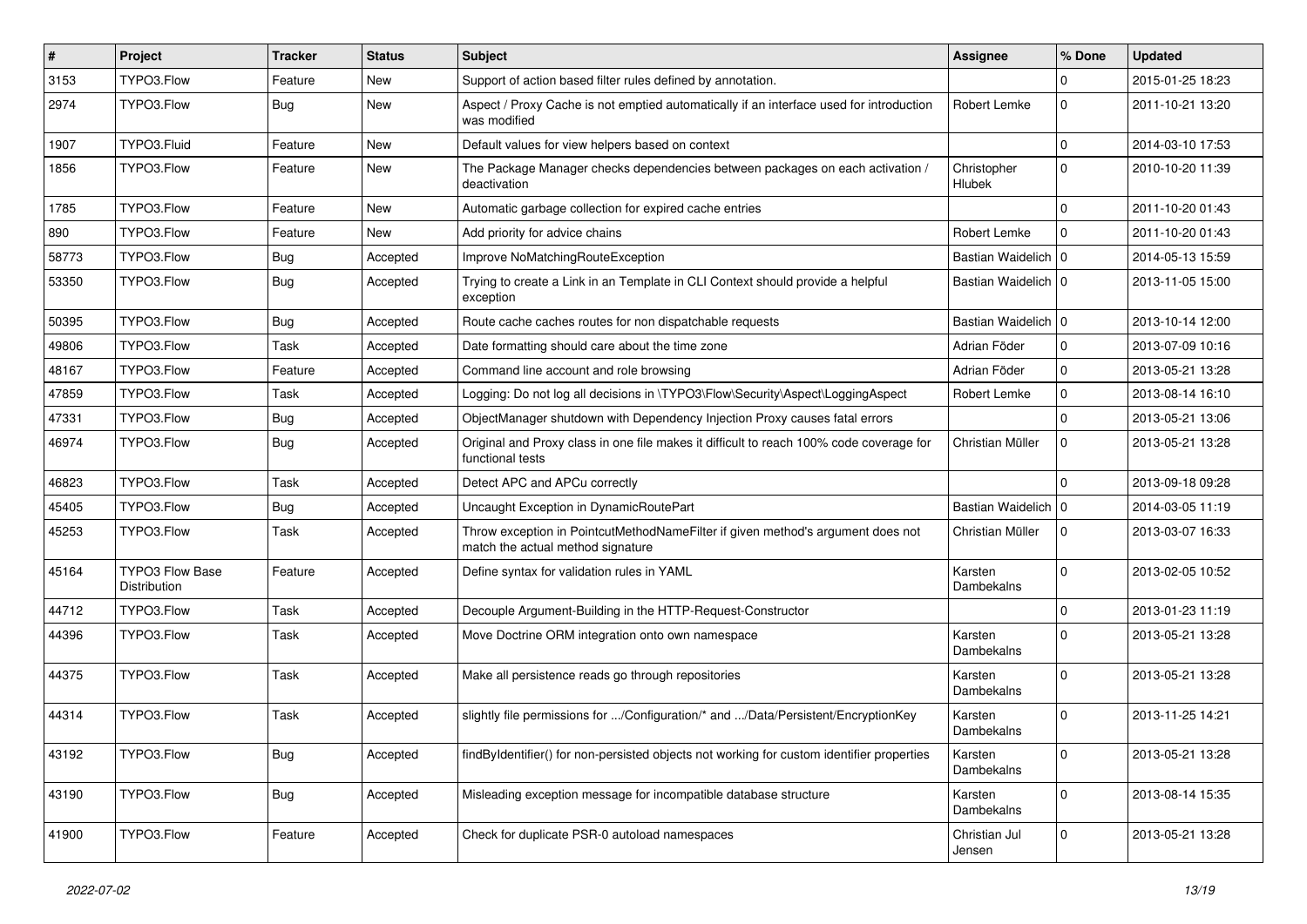| #     | Project    | <b>Tracker</b> | <b>Status</b> | <b>Subject</b>                                                                     | <b>Assignee</b>       | % Done       | <b>Updated</b>   |
|-------|------------|----------------|---------------|------------------------------------------------------------------------------------|-----------------------|--------------|------------------|
| 41727 | TYPO3.Flow | Bug            | Accepted      | @Flow\Identity and @ORM\InheritanceType("JOINED") can't be used together           | Karsten<br>Dambekalns | $\Omega$     | 2013-01-21 17:15 |
| 41029 | TYPO3.Flow | Bug            | Accepted      | Method security is also evaluating abstract classes                                | Karsten<br>Dambekalns | $\Omega$     | 2013-01-19 21:55 |
| 40802 | TYPO3.Flow | Bug            | Accepted      | Documentation mistake (authentication)                                             | Karsten<br>Dambekalns | $\mathbf 0$  | 2014-03-20 14:13 |
| 40555 | TYPO3.Flow | Feature        | Accepted      | Missing command arguments parameter in Core\Booting\Scripts::executeCommand()      | Karsten<br>Dambekalns | $\Omega$     | 2013-05-21 13:28 |
| 39910 | TYPO3.Flow | Feature        | Accepted      | Ability to query user based on roles                                               |                       | $\Omega$     | 2013-05-21 13:28 |
| 39699 | TYPO3.Flow | <b>Bug</b>     | Accepted      | SQL DDL for TYPO3\FLOW3\Cache\Backend\PdoBackend                                   | Karsten<br>Dambekalns | $\Omega$     | 2012-12-13 12:35 |
| 39253 | TYPO3.Flow | Feature        | Accepted      | Remove mirroring mode option and code                                              | Karsten<br>Dambekalns | 0            | 2013-05-21 13:28 |
| 38038 | TYPO3.Flow | Task           | Accepted      | Proofread FLOW3 manual                                                             | Ryan J. Peterson   0  |              | 2012-08-17 11:16 |
| 38004 | TYPO3.Flow | Bug            | Accepted      | Missing CheatSheet folder for Getting Started manual                               | Karsten<br>Dambekalns | $\Omega$     | 2014-11-07 10:58 |
| 37372 | TYPO3.Flow | Feature        | Accepted      | Inheritance in ORM should be configured automatically                              | Karsten<br>Dambekalns | $\Omega$     | 2013-05-21 13:28 |
| 37354 | TYPO3.Flow | <b>Bug</b>     | Accepted      | Do not apply generateValueHash() and generateUuid() if custom identifier is used   | Karsten<br>Dambekalns | $\Omega$     | 2012-07-10 08:30 |
| 37212 | TYPO3.Flow | Feature        | Accepted      | Edge Side Includes (ESI)                                                           | Robert Lemke          | $\mathbf{0}$ | 2013-05-21 13:28 |
| 36840 | TYPO3.Flow | Task           | Accepted      | Improve exception for wrong locales                                                | Karsten<br>Dambekalns | $\mathbf{0}$ | 2012-06-25 18:47 |
| 36715 | TYPO3.Flow | Feature        | Accepted      | Make simultaneous use of multiple persistence backends possible                    | Karsten<br>Dambekalns | $\mathbf 0$  | 2013-11-20 21:17 |
| 34879 | TYPO3.Flow | Bug            | Accepted      | Proxied object is not update()able                                                 | Karsten<br>Dambekalns | $\Omega$     | 2013-01-22 15:17 |
| 34674 | TYPO3.Flow | Feature        | Accepted      | NotFoundView is not injected in ActionController                                   | Robert Lemke          | 0            | 2012-07-22 10:59 |
| 33937 | TYPO3.Flow | Feature        | Accepted      | Convenience method to resolve public "resource://" paths                           | Karsten<br>Dambekalns | $\Omega$     | 2014-04-15 11:40 |
| 33258 | TYPO3.Flow | Major Feature  | Accepted      | Implement support for Assetic                                                      |                       | $\Omega$     | 2014-02-24 08:05 |
| 33024 | TYPO3.Flow | <b>Bug</b>     | Accepted      | Exception when validating a float in a Model with the Number validator             | Karsten<br>Dambekalns | $\Omega$     | 2012-03-07 22:08 |
| 32873 | TYPO3.Flow | <b>Bug</b>     | Accepted      | Value changes for logged in account are not persisted due to session serialization | Karsten<br>Dambekalns | $\mathbf{0}$ | 2012-02-01 12:43 |
| 32707 | TYPO3.Flow | Bug            | Accepted      | <b>Bad Bad FileBackend</b>                                                         | Karsten<br>Dambekalns | $\mathbf 0$  | 2013-05-21 13:33 |
| 32574 | TYPO3.Flow | Bug            | Accepted      | FLOW3 enters fork bombs when using cgi-fcgi vs cli                                 | Karsten<br>Dambekalns | 0            | 2012-03-07 17:21 |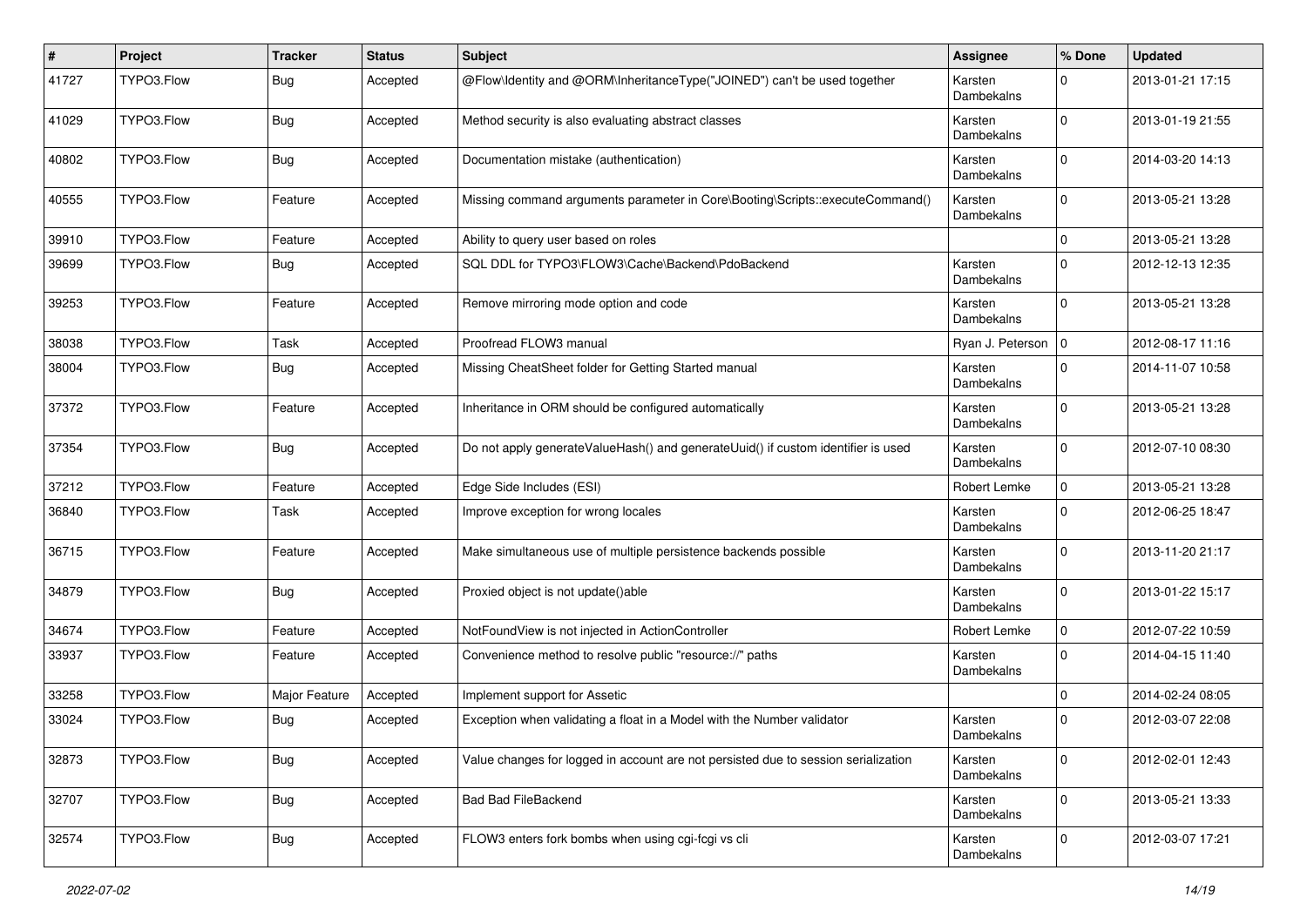| #     | Project                                | <b>Tracker</b> | <b>Status</b>            | <b>Subject</b>                                                                                                               | Assignee              | % Done       | <b>Updated</b>   |
|-------|----------------------------------------|----------------|--------------------------|------------------------------------------------------------------------------------------------------------------------------|-----------------------|--------------|------------------|
| 32425 | TYPO3.Flow                             | <b>Bug</b>     | Accepted                 | IpAddressRange methods not completly implemented                                                                             | Karsten<br>Dambekalns | $\Omega$     | 2012-06-28 10:23 |
| 32106 | TYPO3.Flow                             | Feature        | Accepted                 | Support for Object source in PropertyMapper                                                                                  |                       | $\Omega$     | 2013-06-24 09:59 |
| 30890 | TYPO3.Flow                             | Feature        | Accepted                 | Developer Toolbar                                                                                                            | Christian Müller      | $\mathbf 0$  | 2013-05-21 13:28 |
| 27798 | TYPO3.Flow                             | Bug            | Accepted                 | CSRF protection not working for forms in a plugin                                                                            |                       | $\Omega$     | 2013-08-14 15:35 |
| 26986 | TYPO3.Flow                             | Feature        | Accepted                 | Debug toolbar                                                                                                                | Christian Müller      | 0            | 2012-06-08 20:41 |
| 26765 | TYPO3.Flow                             | Feature        | Accepted                 | Support class schema features for every reflected class                                                                      | Karsten<br>Dambekalns | $\Omega$     | 2013-02-14 20:47 |
| 13559 | TYPO3.Flow                             | <b>Bug</b>     | Accepted                 | ObjectSerializer failes with persistent objects within arrays                                                                | Karsten<br>Dambekalns | $\Omega$     | 2012-11-08 09:39 |
| 6712  | TYPO3.Flow                             | Feature        | Accepted                 | Implement mixin support                                                                                                      | Robert Lemke          | 0            | 2011-11-08 00:18 |
| 3588  | TYPO3.Flow                             | Feature        | Accepted                 | Support value objects in the Object Factory                                                                                  | Robert Lemke          | $\mathbf{0}$ | 2010-10-20 11:39 |
| 3306  | TYPO3.Flow                             | Feature        | Accepted                 | Flush routes cache automatically on class file modifications                                                                 | Robert Lemke          | $\mathbf{0}$ | 2013-05-06 12:34 |
| 3305  | TYPO3.Flow                             | Feature        | Accepted                 | Unmodified objects retrieved from a repository should not be validated in the controller                                     | Robert Lemke          | $\Omega$     | 2014-03-04 14:51 |
| 58862 | TYPO3.Fluid                            | <b>Bug</b>     | <b>Needs</b><br>Feedback | FormViewHelper doesn't accept NULL as value for \$arguments                                                                  | Bastian Waidelich   0 |              | 2014-06-04 12:49 |
| 58494 | TYPO3.Flow                             | Bug            | <b>Needs</b><br>Feedback | Inifinite redirects if index.php presents in URI                                                                             | Bastian Waidelich   0 |              | 2014-05-25 11:29 |
| 50130 | <b>TYPO3 Flow Base</b><br>Distribution | <b>Bug</b>     | Needs<br>Feedback        | Different fallback for php.exe on windows                                                                                    |                       | $\Omega$     | 2013-07-21 21:43 |
| 50080 | TYPO3.Flow                             | <b>Bug</b>     | Needs<br>Feedback        | Broken concept for CLI/Web separation                                                                                        | Karsten<br>Dambekalns | $\Omega$     | 2013-08-13 08:42 |
| 48296 | TYPO3.Flow                             | Task           | Needs<br>Feedback        | Missing method in ExceptionHandlerInterface                                                                                  |                       | $\Omega$     | 2013-05-21 11:39 |
| 47858 | TYPO3.Flow                             | <b>Bug</b>     | Needs<br>Feedback        | Remove .htaccess from Composer Installer Essentials                                                                          | Christopher<br>Hlubek | 0            | 2013-08-14 15:35 |
| 47339 | TYPO3.Flow                             | Feature        | Needs<br>Feedback        | Allow RequestHandlers to get the current Request injected                                                                    | Alexander Berl        | 0            | 2013-05-21 13:28 |
| 47236 | TYPO3.Flow                             | Bug            | <b>Needs</b><br>Feedback | Error at offset 6279 of 6338                                                                                                 |                       | 0            | 2014-02-14 09:35 |
| 46289 | TYPO3.Fluid                            | <b>Bug</b>     | Needs<br>Feedback        | Enable Escaping Interceptor in XML request format                                                                            |                       | 0            | 2013-08-14 15:35 |
| 46210 | TYPO3.Flow                             | <b>Bug</b>     | Needs<br>Feedback        | securityContext->getParty() in the initializeObject() method of a session-Scope object<br>throws exception on second request |                       | $\mathbf 0$  | 2013-03-27 10:44 |
| 46091 | TYPO3.Fluid                            | Task           | Needs<br>Feedback        | Show source file name and position on exceptions during parsing                                                              |                       | $\mathbf 0$  | 2013-03-07 11:26 |
| 45851 | TYPO3.Flow                             | Feature        | Needs<br>Feedback        | Allow referencing environment variables in Settings.yaml                                                                     | Adrian Föder          | $\mathbf 0$  | 2013-04-30 14:12 |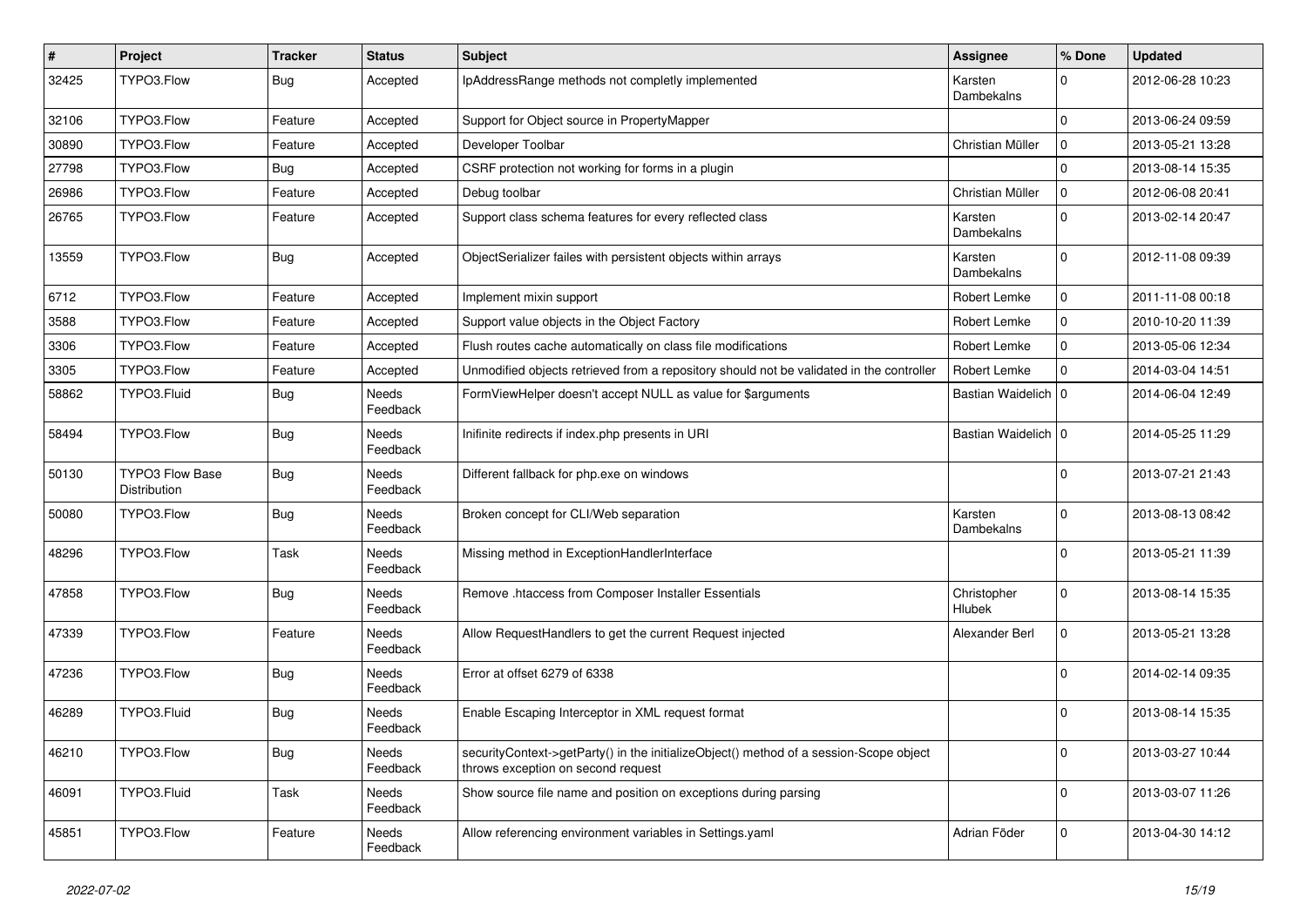| #     | Project     | <b>Tracker</b> | <b>Status</b>            | Subject                                                                                                      | Assignee                    | % Done      | <b>Updated</b>   |
|-------|-------------|----------------|--------------------------|--------------------------------------------------------------------------------------------------------------|-----------------------------|-------------|------------------|
| 45345 | TYPO3.Fluid | Feature        | <b>Needs</b><br>Feedback | Easy to use comments for fluid that won't show in output                                                     |                             | 0           | 2013-03-26 20:40 |
| 44203 | TYPO3.Flow  | Bug            | Needs<br>Feedback        | Session implementation is still racy                                                                         | Robert Lemke                | $\mathbf 0$ | 2013-08-14 15:35 |
| 43930 | TYPO3.Flow  | Task           | Needs<br>Feedback        | Remove canRender() completely?!                                                                              | Sebastian<br>Kurfuerst      | $\mathbf 0$ | 2012-12-18 15:09 |
| 43082 | TYPO3.Flow  | Feature        | Needs<br>Feedback        | Add CLI support for scaffolding models, views, controller                                                    |                             | $\Omega$    | 2015-01-05 11:39 |
| 42888 | TYPO3.Flow  | <b>Bug</b>     | Needs<br>Feedback        | ResourceManager chokes on non existing files                                                                 |                             | 0           | 2012-11-12 18:02 |
| 41533 | TYPO3.Flow  | <b>Bug</b>     | Needs<br>Feedback        | Ignored object-validation in editAction when redirecting back from updateAction                              |                             | $\mathbf 0$ | 2012-10-10 09:27 |
| 41414 | TYPO3.Flow  | Task           | <b>Needs</b><br>Feedback | Check packageKey naming / file structure below Packages/Vendor                                               |                             | 0           | 2012-11-07 11:39 |
| 40824 | TYPO3.Flow  | Bug            | Needs<br>Feedback        | Modified action controller methods not detected properly                                                     | Andreas Förthner   0        |             | 2012-10-01 20:33 |
| 40418 | TYPO3.Flow  | Feature        | Needs<br>Feedback        | Add an option to flow3:cache: flush thats keeps user sessions active                                         |                             | 0           | 2014-10-03 20:17 |
| 40410 | TYPO3.Flow  | Bug            | <b>Needs</b><br>Feedback | Exception when using Apc, Memcached of Redis cache backend for reflection status<br>and object configuration | Karsten<br>Dambekalns       | $\mathbf 0$ | 2012-10-25 15:56 |
| 38216 | TYPO3.Flow  | <b>Bug</b>     | <b>Needs</b><br>Feedback | Static method calls in reflected classes refer to Original class                                             |                             | $\Omega$    | 2012-12-13 12:35 |
| 37302 | TYPO3.Flow  | <b>Bug</b>     | Needs<br>Feedback        | NumberValidator                                                                                              | Carsten Bleicker            | $\mathbf 0$ | 2013-07-03 08:36 |
| 36662 | TYPO3.Fluid | <b>Bug</b>     | Needs<br>Feedback        | Checked state isn't always correct when property is collection                                               | Kevin Ulrich<br>Moschallski | $\mathbf 0$ | 2013-08-14 15:39 |
| 34134 | TYPO3.Flow  | Bug            | <b>Needs</b><br>Feedback | PropertyMapper throws unnecessary exception                                                                  | Christian Müller            | $\mathbf 0$ | 2014-02-19 10:14 |
| 33628 | TYPO3.Fluid | Bug            | Needs<br>Feedback        | Multicheckboxes (multiselect) for Collections don't work                                                     | Christian Müller            | $\mathbf 0$ | 2012-06-28 10:27 |
| 32607 | TYPO3.Flow  | Feature        | Needs<br>Feedback        | Export localized strings for JS consumption                                                                  | Karsten<br>Dambekalns       | $\mathbf 0$ | 2013-05-21 13:28 |
| 31484 | TYPO3.Flow  | Feature        | Needs<br>Feedback        | possibility to modify inner workings of proxy class builder                                                  |                             | 0           | 2012-03-14 18:10 |
| 30933 | TYPO3.Flow  | Feature        | Needs<br>Feedback        | Check for unique constraints on add()                                                                        | Karsten<br>Dambekalns       | $\mathbf 0$ | 2014-10-01 12:36 |
| 29387 | TYPO3.Flow  | Feature        | Needs<br>Feedback        | A token with wrong credentials should throw an exception                                                     | Andreas Förthner   0        |             | 2011-08-31 15:32 |
| 29258 | TYPO3.Flow  | Feature        | Needs<br>Feedback        | Provide a way to override classes by environment                                                             |                             | 0           | 2012-03-14 19:29 |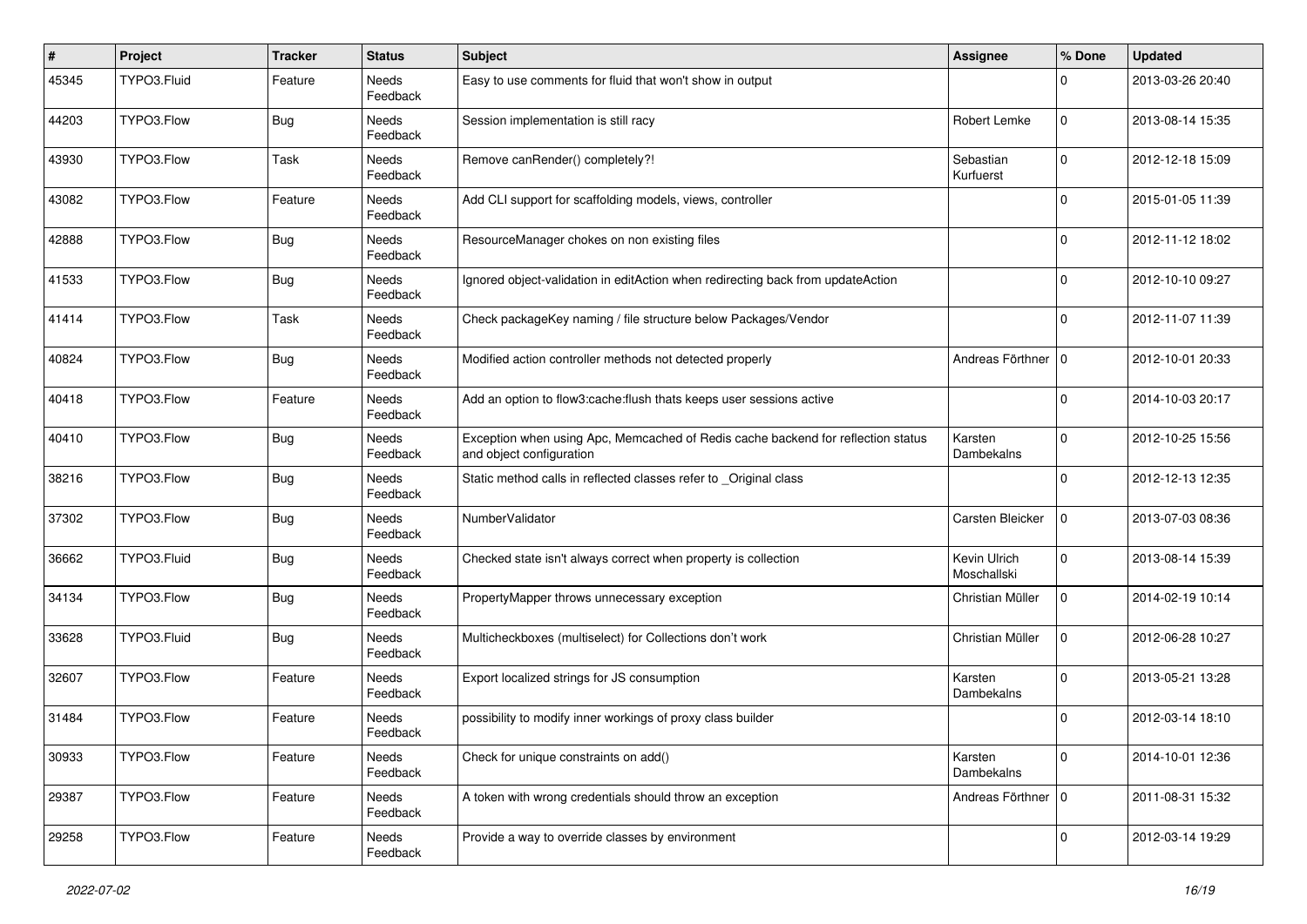| $\vert$ # | Project     | <b>Tracker</b> | <b>Status</b>            | <b>Subject</b>                                                                  | Assignee              | % Done              | <b>Updated</b>   |
|-----------|-------------|----------------|--------------------------|---------------------------------------------------------------------------------|-----------------------|---------------------|------------------|
| 28399     | TYPO3.Flow  | Feature        | <b>Needs</b><br>Feedback | Validation message and code should be configurable for bundled validators       |                       | 0                   | 2012-12-10 15:52 |
| 28319     | TYPO3.Flow  | <b>Bug</b>     | Needs<br>Feedback        | Access denied will be logged at the wrong location in nested calls              |                       | $\Omega$            | 2012-03-14 14:52 |
| 28074     | TYPO3.Flow  | Feature        | Needs<br>Feedback        | Provide a shell script that installs Phoenix or FLOW3 from git                  | Markus Bucher         | $\mathbf 0$         | 2012-03-14 14:49 |
| 28016     | TYPO3.Flow  | Bug            | Needs<br>Feedback        | Cascade remove of cleared ArrayCollection                                       | Karsten<br>Dambekalns | $\mathbf 0$         | 2013-02-14 20:46 |
| 27721     | TYPO3.Flow  | <b>Bug</b>     | Needs<br>Feedback        | Permissions of uploaded resources not correct                                   | Karsten<br>Dambekalns | $\Omega$            | 2012-03-15 10:37 |
| 27379     | TYPO3.Flow  | <b>Bug</b>     | Needs<br>Feedback        | add check to clear the database at tearDown in testing                          |                       | $\Omega$            | 2012-03-14 14:41 |
| 26943     | TYPO3.Flow  | Feature        | Needs<br>Feedback        | Add i18n support to domain models                                               | Karsten<br>Dambekalns | $\Omega$            | 2013-05-21 13:28 |
| 11039     | TYPO3.Flow  | <b>Bug</b>     | Needs<br>Feedback        | Static object container injects properties to result of factory object          |                       | <sup>0</sup>        | 2012-03-14 13:41 |
| 9861      | TYPO3.Flow  | Feature        | Needs<br>Feedback        | Leave logging up and running as long as possible                                |                       | $\Omega$            | 2012-03-15 10:53 |
| 8989      | TYPO3.Fluid | Feature        | Needs<br>Feedback        | Search path for fluid template files                                            |                       | 0                   | 2012-03-12 18:10 |
| 8491      | TYPO3.Fluid | Task           | Needs<br>Feedback        | link.action and uri.action differ in absolute argument                          | Karsten<br>Dambekalns | $\Omega$            | 2012-03-07 17:05 |
| 3312      | TYPO3.Flow  | Feature        | Needs<br>Feedback        | Allow for easy logging by annotations                                           | Robert Lemke          | $\Omega$            | 2010-10-20 11:39 |
| 3291      | TYPO3.Fluid | Feature        | Needs<br>Feedback        | Cacheable viewhelpers                                                           |                       | $\Omega$            | 2012-11-29 17:00 |
| 2817      | TYPO3.Flow  | Feature        | Needs<br>Feedback        | Provide safeguard for preventing multiple submits of a form                     |                       | 0                   | 2013-10-31 13:38 |
| 37227     | TYPO3.Flow  | <b>Bug</b>     | On Hold                  | securityContext->getParty is not available in widget context                    |                       | $\mathbf 0$         | 2012-06-25 22:14 |
| 35868     | TYPO3.Flow  | <b>Bug</b>     | On Hold                  | Unstable condition in Utility\Environment                                       | Karsten<br>Dambekalns | $\Omega$            | 2012-06-25 22:37 |
| 31339     | TYPO3.Flow  | Task           | On Hold                  | Search                                                                          |                       | $\Omega$            | 2012-06-21 12:17 |
| 27322     | TYPO3.Flow  | Feature        | On Hold                  | Add support for Appserver-in-PHP, which could result in much faster executions. | Christopher<br>Hlubek | $\mathbf 0$         | 2012-07-09 18:11 |
| 27088     | TYPO3.Flow  | <b>Bug</b>     | On Hold                  | initializeObject() is called too early when reconstructing entities             |                       | $\mathbf 0$         | 2013-04-08 17:53 |
| 6601      | TYPO3.Flow  | Task           | On Hold                  | Introduce a new roles definition syntax including runtime constraints           | Andreas Förthner   0  |                     | 2010-10-20 11:39 |
| 65424     | TYPO3.Fluid | <b>Bug</b>     | <b>Under Review</b>      | SelectViewHelper must respect option(Value Label)Field for arrays               |                       | 0                   | 2015-02-28 22:23 |
| 60095     | TYPO3.Flow  | Feature        | <b>Under Review</b>      | LockManager's LockHoldingStackPage should be configurable                       |                       | $\mathbf 0$         | 2014-07-07 11:15 |
| 59672     | TYPO3.Flow  | Feature        | <b>Under Review</b>      | Add support for Doctrine 2.5 embeddables                                        | Alexander Berl        | $\mathsf{O}\xspace$ | 2015-04-08 17:42 |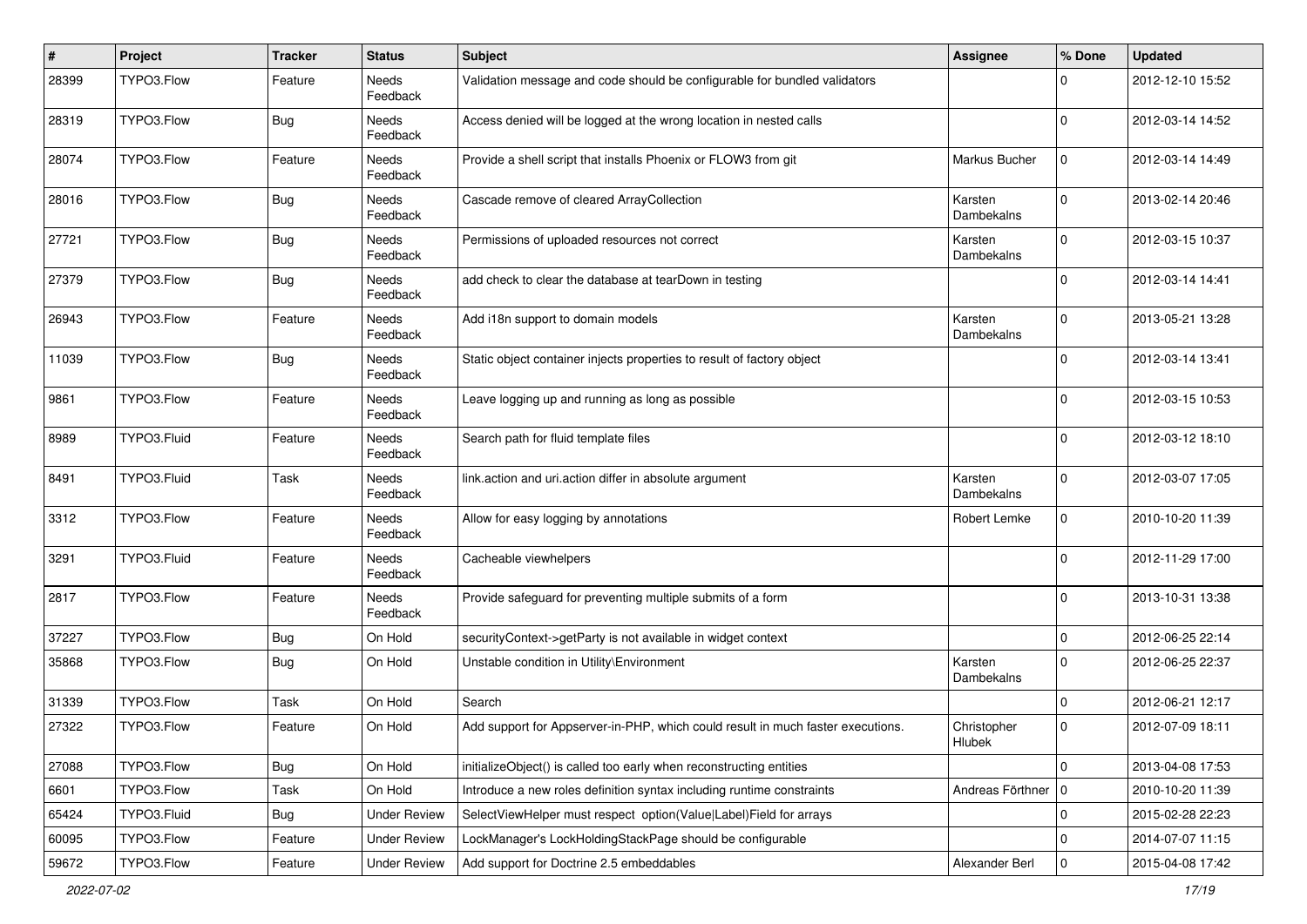| $\overline{\boldsymbol{H}}$ | Project                                | <b>Tracker</b> | <b>Status</b>       | <b>Subject</b>                                                                        | Assignee               | % Done      | <b>Updated</b>   |
|-----------------------------|----------------------------------------|----------------|---------------------|---------------------------------------------------------------------------------------|------------------------|-------------|------------------|
| 59442                       | TYPO3.Flow                             | <b>Bug</b>     | <b>Under Review</b> | Composite primary keys including foreign entity don't work                            |                        | 0           | 2014-11-27 09:34 |
| 59366                       | TYPO3.Flow                             | <b>Bug</b>     | <b>Under Review</b> | fix* lifecycle callbacks should not be registered for unproxied entities              |                        | $\Omega$    | 2014-11-27 09:41 |
| 59057                       | TYPO3.Fluid                            | Bug            | <b>Under Review</b> | Hidden empty value fields shoud be disabled when related field is disabled            | Bastian Waidelich   0  |             | 2014-06-18 17:23 |
| 58193                       | TYPO3.Flow                             | <b>Bug</b>     | Under Review        | Forward-port changelogs to master branch                                              | Karsten<br>Dambekalns  | $\Omega$    | 2014-05-23 18:11 |
| 57541                       | TYPO3.Flow                             | <b>Bug</b>     | <b>Under Review</b> | Content Security: operands work intrinsically differently in Rewrite and Manual check |                        | $\mathbf 0$ | 2014-04-03 09:06 |
| 56856                       | TYPO3.Flow                             | <b>Bug</b>     | Under Review        | Fix StandardView Template                                                             |                        | $\mathbf 0$ | 2015-02-25 11:25 |
| 56601                       | TYPO3.Flow                             | <b>Bug</b>     | <b>Under Review</b> | PersistenceManager wrong handling of ORM\ld                                           |                        | $\mathbf 0$ | 2015-02-16 17:56 |
| 55793                       | TYPO3.Flow                             | Feature        | <b>Under Review</b> | Add Support for groupBy                                                               | Kerstin<br>Huppenbauer | $\Omega$    | 2014-09-02 09:38 |
| 55306                       | TYPO3.Flow                             | <b>Bug</b>     | <b>Under Review</b> | Filenames should not exceed 255 characters                                            | Christian Müller       | $\mathsf 0$ | 2015-10-04 21:35 |
| 55008                       | TYPO3.Fluid                            | <b>Bug</b>     | <b>Under Review</b> | Interceptors should be used in Partials                                               | Christian Müller       | $\mathbf 0$ | 2014-01-15 08:44 |
| 54037                       | TYPO3.Flow                             | Feature        | <b>Under Review</b> | JsonView accepts encoding options                                                     |                        | $\mathbf 0$ | 2014-12-14 11:46 |
| 53806                       | TYPO3.Fluid                            | Bug            | Under Review        | Paginate widget maximumNumberOfLinks rendering wrong number of links                  | Bastian Waidelich   0  |             | 2014-06-18 12:13 |
| 52640                       | TYPO3.Fluid                            | Feature        | Under Review        | Create an UnlessViewHelper as opposite to the IfViewHelper                            | Marc Neuhaus           | 0           | 2014-08-01 09:02 |
| 52536                       | TYPO3.Fluid                            | <b>Bug</b>     | <b>Under Review</b> | Errorclass not set if no property-attribute set                                       |                        | $\mathbf 0$ | 2016-01-06 10:02 |
| 52280                       | TYPO3.Flow                             | Task           | Under Review        | Throw Exception if there is an array in PSR-0 autoload                                |                        | $\mathbf 0$ | 2013-10-05 11:30 |
| 51239                       | TYPO3.Fluid                            | Bug            | <b>Under Review</b> | AbstractViewHelper use incorrect method signature for "\$this->systemLogger->log()'   | Adrian Föder           | $\mathbf 0$ | 2014-04-11 11:17 |
| 50888                       | TYPO3.Fluid                            | Bug            | Under Review        | WSOD by changing name of section and if Fluid caches are generated                    |                        | $\mathbf 0$ | 2014-08-26 15:52 |
| 50115                       | TYPO3.Flow                             | Feature        | Under Review        | During the policy loading, we need to take care if class exist                        | Dominique Feyer        | $\mathbf 0$ | 2013-10-04 10:23 |
| 49756                       | TYPO3.Fluid                            | Feature        | Under Review        | Select values by array key in checkbox viewhelper                                     |                        | $\Omega$    | 2014-03-25 02:40 |
| 49025                       | TYPO3.Flow                             | Task           | Under Review        | Dynamic locale detection / determination                                              | Adrian Föder           | 0           | 2013-12-28 10:48 |
| 49011                       | TYPO3.Flow                             | <b>Bug</b>     | <b>Under Review</b> | Support executing TYPO3. Flow inside a PHAR                                           |                        | $\Omega$    | 2014-10-03 15:21 |
| 48657                       | TYPO3.Flow                             | Feature        | Under Review        | support HTTP RANGE                                                                    |                        | $\mathbf 0$ | 2013-06-20 16:19 |
| 48596                       | TYPO3.Flow                             | <b>Bug</b>     | Under Review        | Ignored Tags configuration should be easier to configure from packages                | Alexander Berl         | $\mathbf 0$ | 2015-02-14 13:00 |
| 48532                       | TYPO3.Flow                             | <b>Bug</b>     | <b>Under Review</b> | JsonView Configuration behaves differently for arrays and objects                     | Alexander Berl         | $\mathbf 0$ | 2014-06-11 15:53 |
| 47423                       | <b>TYPO3 Flow Base</b><br>Distribution | Task           | <b>Under Review</b> | Decouple TYPO3. Party from Flow                                                       | Christian Müller       | $\mathbf 0$ | 2013-04-22 09:34 |
| 47325                       | TYPO3.Flow                             | Bug            | Under Review        | ReflectionData and classSchema caches need not be freezable                           |                        | $\mathbf 0$ | 2013-05-21 13:08 |
| 47191                       | TYPO3.Flow                             | Feature        | <b>Under Review</b> | Make (property) Validators aware of parent class and the property they belong to      |                        | $\mathbf 0$ | 2015-02-13 18:25 |
| 47006                       | TYPO3.Fluid                            | <b>Bug</b>     | Under Review        | widget identifier are not unique                                                      |                        | $\mathbf 0$ | 2017-02-09 15:45 |
| 46425                       | TYPO3.Flow                             | Task           | Under Review        | DI proxy classes use raw reflection instead of RelfectionService                      | Christian Müller       | 0           | 2013-08-14 15:35 |
| 46257                       | TYPO3.Fluid                            | Feature        | <b>Under Review</b> | Add escape sequence support for Fluid                                                 |                        | $\Omega$    | 2015-01-26 09:00 |